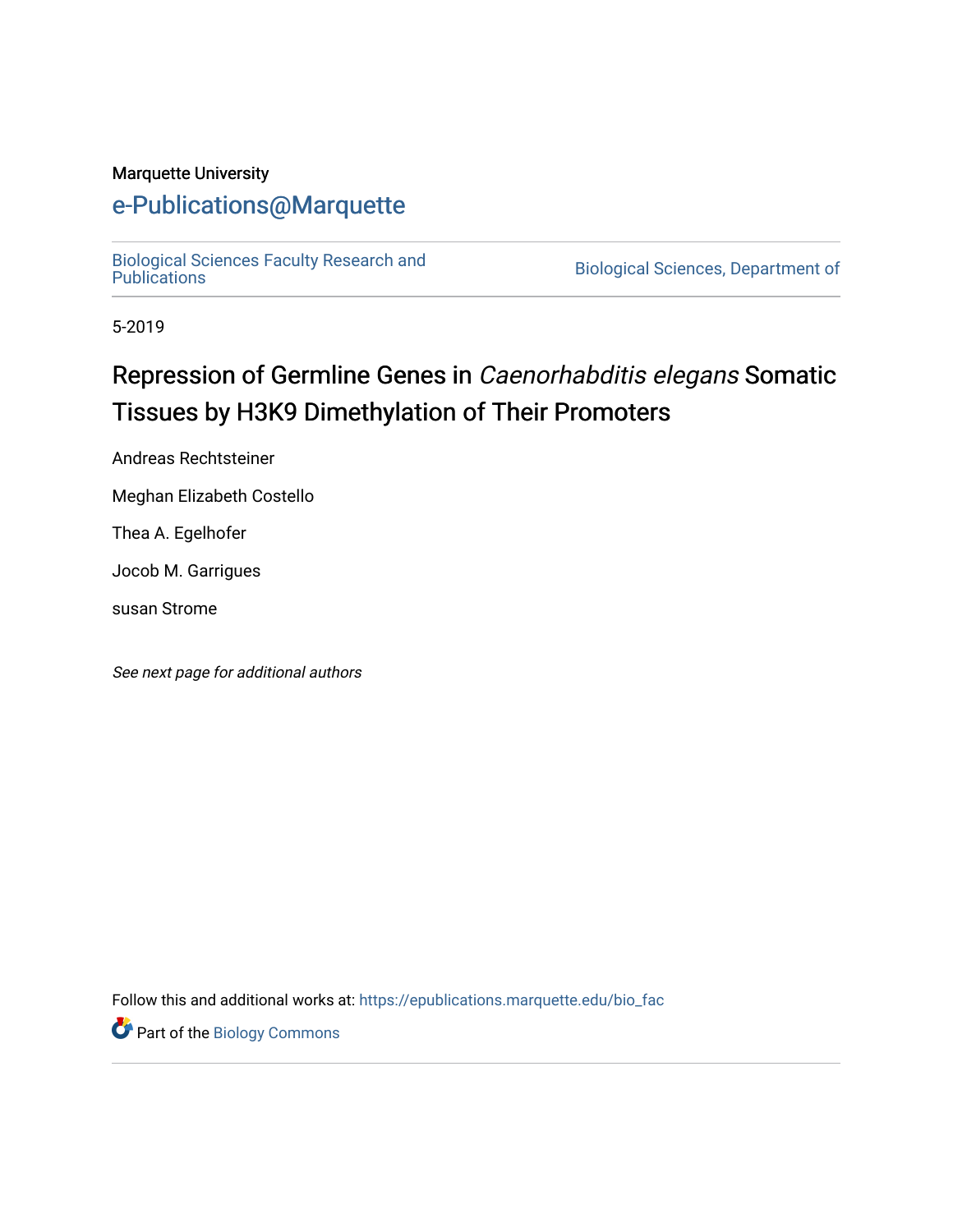#### Authors

Andreas Rechtsteiner, Meghan Elizabeth Costello, Thea A. Egelhofer, Jocob M. Garrigues, susan Strome, and Lisa N. Petrella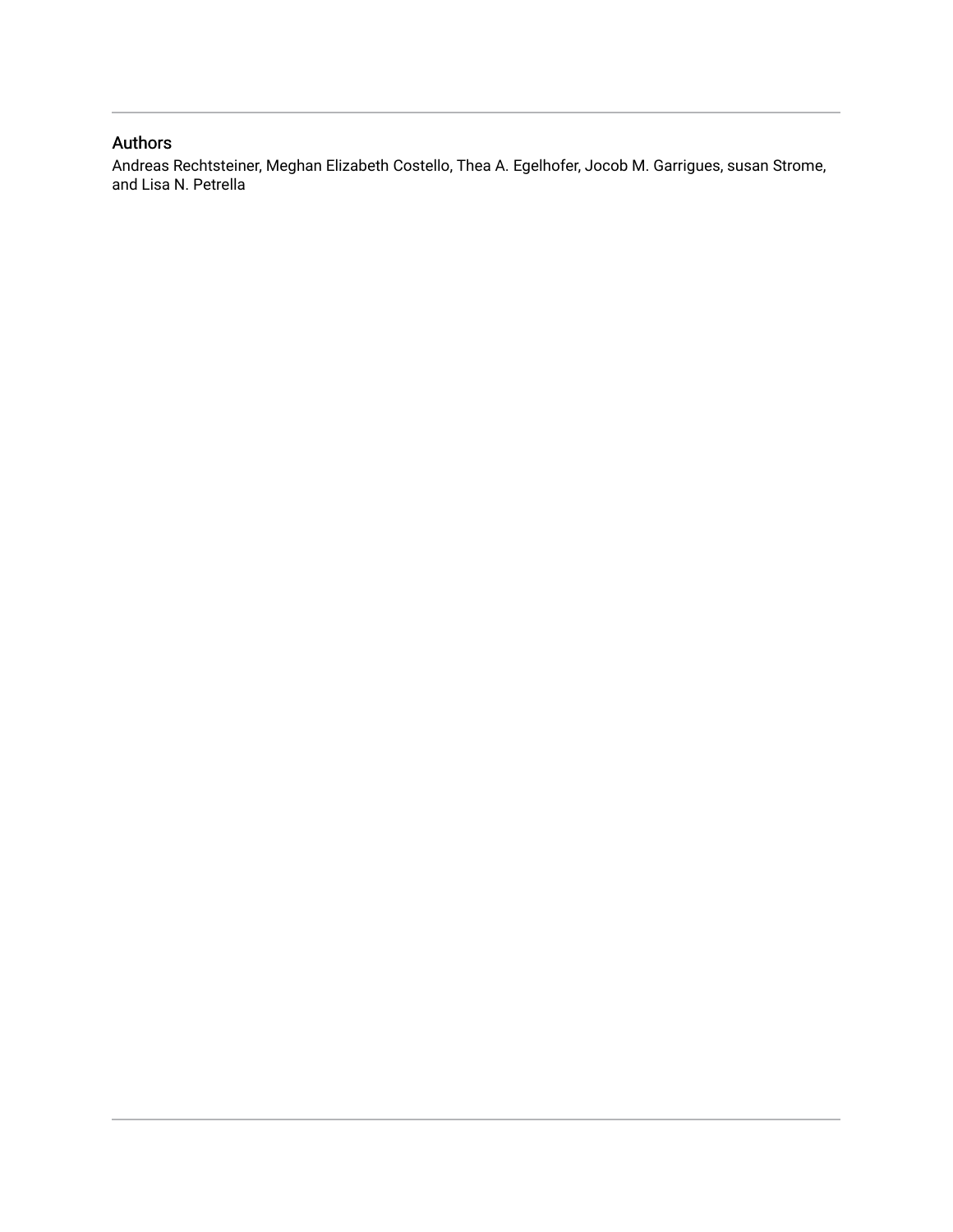**Marquette University**

# **e-Publications@Marquette**

# *Biology Faculty Research and Publications/College of Arts and Sciences*

*This paper is NOT THE PUBLISHED VERSION;* **but the author's final, peer-reviewed manuscript.** The published version may be accessed by following the link in the citation below.

*Genetics*, Vol. 212, No. 1 (May 2019) : 125-140. [DOI.](https://www.genetics.org/content/212/1/125) This article is © Genetics Society of America and permission has been granted for this version to appear in [e-Publications@Marquette.](http://epublications.marquette.edu/) Genetics Society of America does not grant permission for this article to be further copied/distributed or hosted elsewhere without the express permission from Genetics Society of America.

# Repression of Germline Genes in *Caenorhabditis elegans* Somatic Tissues by H3K9 Dimethylation of Their Promoters

Andreas Rechtsteiner Department of Molecular, Cell, and Developmental Biology, University of California Santa Cruz, Santa Cruz, CA Meghan E. Costello Department of Biological Sciences, Marquette University, Milwaukee, Wisconsin Thea A. Egelhofer Department of Molecular, Cell, and Developmental Biology, University of California Santa Cruz, Santa Cruz, CA Jacob M. Garrigues Department of Molecular, Cell, and Developmental Biology, University of California Santa Cruz, Santa Cruz, CA Susan Strome Department of Molecular, Cell, and Developmental Biology, University of California Santa Cruz, Santa Cruz, CA Lisa N. Petrella Department of Biological Sciences, Marquette University, Milwaukee, Wisconsin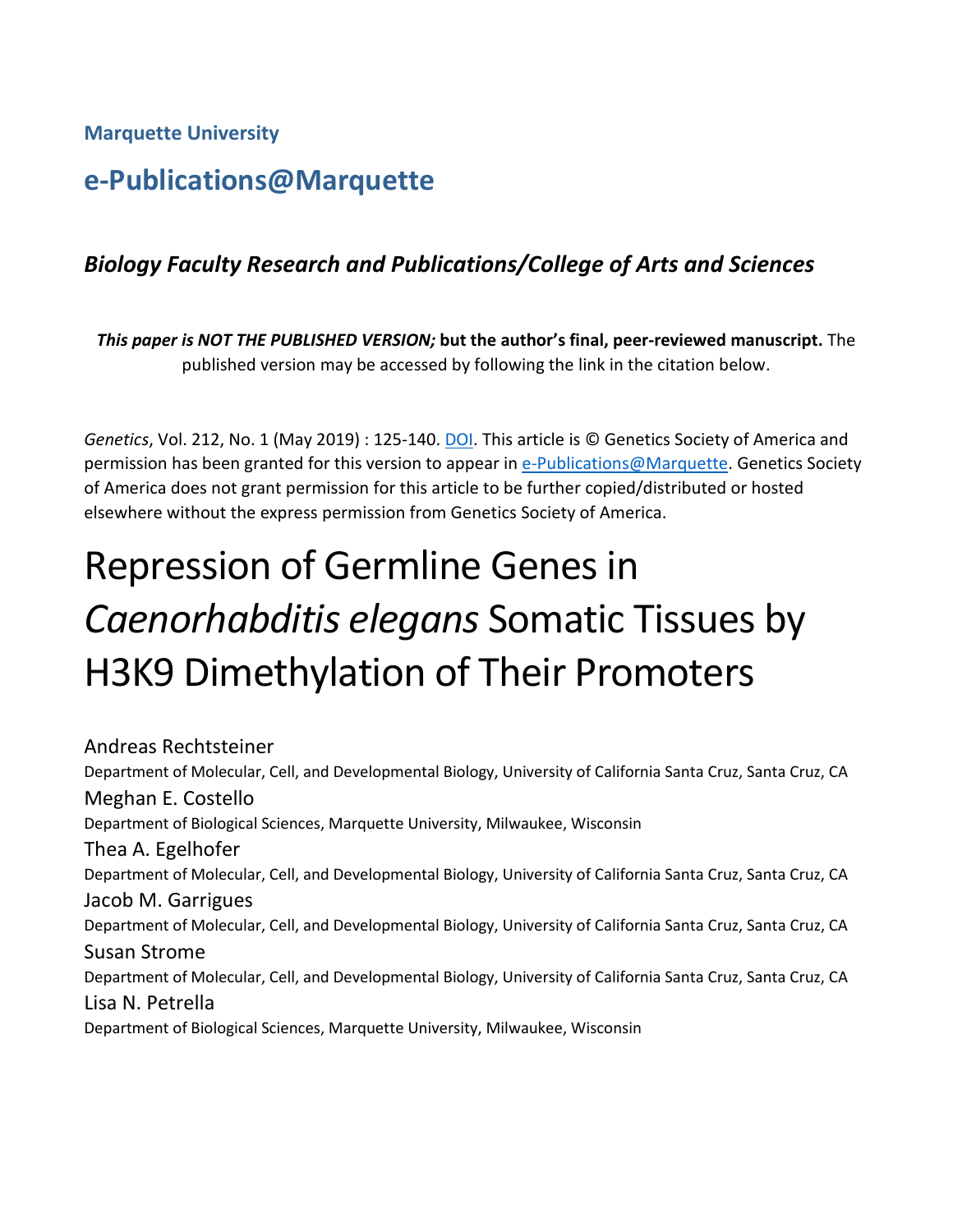# Abstract

Repression of germline-promoting genes in somatic cells is critical for somatic development and function. To study how germline genes are repressed in somatic tissues, we analyzed key histone modifications in three *Caenorhabditis elegans* synMuv B mutants, *[lin-15B](http://www.wormbase.org/db/get?name=WBGene00023497;class=Gene)*, *[lin-35](http://www.wormbase.org/db/get?name=WBGene00003020;class=Gene)*, and *[lin-37](http://www.wormbase.org/db/get?name=WBGene00003022;class=Gene)*—all of which display ectopic expression of germline genes in the soma. [LIN-35](http://www.wormbase.org/db/get?name=WBGene00003020;class=Gene) and [LIN-37](http://www.wormbase.org/db/get?name=WBGene00003022;class=Gene) are members of the conserved DREAM complex. [LIN-15B](http://www.wormbase.org/db/get?name=WBGene00023497;class=Gene) has been proposed to work with the DREAM complex but has not been shown biochemically to be a member of the complex. We found that, in wild-type worms, synMuv B target genes and germline genes are enriched for the repressive histone modification dimethylation of histone H3 on lysine 9 (H3K9me2) at their promoters. Genes with H3K9me2 promoter localization are evenly distributed across the autosomes, not biased toward autosomal arms, as are the broad H3K9me2 domains. Both synMuv B targets and germline genes display a dramatic reduction of H3K9me2 promoter localization in *[lin-15B](http://www.wormbase.org/db/get?name=WBGene00023497;class=Gene)* mutants, but much weaker reduction in *[lin-](http://www.wormbase.org/db/get?name=WBGene00003020;class=Gene)[35](http://www.wormbase.org/db/get?name=WBGene00003020;class=Gene)* and *[lin-37](http://www.wormbase.org/db/get?name=WBGene00003022;class=Gene)*mutants. This difference between *[lin-15B](http://www.wormbase.org/db/get?name=WBGene00023497;class=Gene)* and DREAM complex mutants likely represents a difference in molecular function for these synMuv B proteins. In support of the pivotal role of H3K9me2 in regulation of germline genes by [LIN-15B,](http://www.wormbase.org/db/get?name=WBGene00023497;class=Gene) global loss of H3K9me2 but not H3K9me3 results in phenotypes similar to synMuv B mutants, high-temperature larval arrest, and ectopic expression of germline genes in the soma. We propose that [LIN-15B-](http://www.wormbase.org/db/get?name=WBGene00023497;class=Gene)driven enrichment of H3K9me2 at promoters of germline genes contributes to repression of those genes in somatic tissues.

REPRESSION in somatic cells of genes that promote germline development and function is a vital cell fate regulatory mechanism, which, when disrupted, leads to developmental problems and is a hallmark of aggressive cancer (Janic *et al.* [2010;](https://www.genetics.org/content/212/1/125#ref-22) [Petrella](https://www.genetics.org/content/212/1/125#ref-38) *et al.* 2011; [Whitehurst](https://www.genetics.org/content/212/1/125#ref-59) 2014; [Al-Amin](https://www.genetics.org/content/212/1/125#ref-2) *et al.* 2016). Repression of germline genes in the soma poses a unique challenge for cells. First, like other genes expressed in specific tissues, germline genes can be found clustered along chromosomes; however, within a given cluster, genes with ubiquitous, germline, and nongermline expression are interspersed (Roy *et al.* [2002;](https://www.genetics.org/content/212/1/125#ref-45) [Spellman](https://www.genetics.org/content/212/1/125#ref-50) and Rubin [2002;](https://www.genetics.org/content/212/1/125#ref-50) [Reinke](https://www.genetics.org/content/212/1/125#ref-42) and Cutter 2009). Therefore, somatic cells require a mechanism to repress germline genes without disrupting expression of important flanking genes. Second, because embryos start life as the fusion of two germline cells—an egg and a sperm—they inherit an epigenetic state associated with driving germline gene expression [\(Furuhashi](https://www.genetics.org/content/212/1/125#ref-15) *et al.* 2010; [Rechtsteiner](https://www.genetics.org/content/212/1/125#ref-41) *et al.* 2010; Zenk *et al.* [2017;](https://www.genetics.org/content/212/1/125#ref-62) [Kreher](https://www.genetics.org/content/212/1/125#ref-26) *et al.* 2018; [Tabuchi](https://www.genetics.org/content/212/1/125#ref-53) *et al.* [2018\)](https://www.genetics.org/content/212/1/125#ref-53). This chromatin state must be reset during development to turn off germline gene expression in differentiating somatic cells [\(Morgan](https://www.genetics.org/content/212/1/125#ref-35) *et al.* 2005; [Fraser](https://www.genetics.org/content/212/1/125#ref-14) and Lin 2016). There has been no investigation to date of the unique patterns of chromatin modifications or regulatory protein binding that lead to repression of germline genes in somatic tissues in *Caenorhabditis elegans*.

synMuv (for synthetic Multivulva) B proteins are a diverse class of transcriptional repressors that are involved in a number of different cell fate decisions in *C. elegans*[\(Unhavaithaya](https://www.genetics.org/content/212/1/125#ref-55) *et al.* 2002; [Wang](https://www.genetics.org/content/212/1/125#ref-56) *et al.* 2005; Fay [and](https://www.genetics.org/content/212/1/125#ref-13) [Yochem](https://www.genetics.org/content/212/1/125#ref-13) 2007). A subset of synMuv B genes show a distinct set of mutant phenotypes, which include ectopic expression of germline genes in somatic cells and larval arrest at high temperature (called HTA for high temperature arrest) [\(Wang](https://www.genetics.org/content/212/1/125#ref-56) *et al.* 2005; [Petrella](https://www.genetics.org/content/212/1/125#ref-38) *et al.* 2011; Wu *et al.* [2012\)](https://www.genetics.org/content/212/1/125#ref-60). Of this subset, a large proportion encode proteins that exist in two complexes: the HP1-containing heterochromatin complex [\(HPL-2,](http://www.wormbase.org/db/get?name=WBGene00001996;class=Gene) [LIN-13,](http://www.wormbase.org/db/get?name=WBGene00003002;class=Gene) [LIN-](http://www.wormbase.org/db/get?name=WBGene00003041;class=Gene)[61\)](http://www.wormbase.org/db/get?name=WBGene00003041;class=Gene), and the DREAM complex [\(EFL-1,](http://www.wormbase.org/db/get?name=WBGene00001161;class=Gene) [DPL-1,](http://www.wormbase.org/db/get?name=WBGene00001061;class=Gene) [LIN-35,](http://www.wormbase.org/db/get?name=WBGene00003020;class=Gene) [LIN-9,](http://www.wormbase.org/db/get?name=WBGene00002998;class=Gene) [LIN-37,](http://www.wormbase.org/db/get?name=WBGene00003022;class=Gene) [LIN-52,](http://www.wormbase.org/db/get?name=WBGene00003035;class=Gene) [LIN-53,](http://www.wormbase.org/db/get?name=WBGene00003036;class=Gene) [LIN-54\)](http://www.wormbase.org/db/get?name=WBGene00003037;class=Gene) [\(Coustham](https://www.genetics.org/content/212/1/125#ref-6) *et al.* [2006;](https://www.genetics.org/content/212/1/125#ref-6) [Harrison](https://www.genetics.org/content/212/1/125#ref-19) *et al.* 2006; Wu *et al.* [2012\)](https://www.genetics.org/content/212/1/125#ref-60). Several additional synMuv B mutants, including *[lin-15B](http://www.wormbase.org/db/get?name=WBGene00023497;class=Gene)* and *[met-](http://www.wormbase.org/db/get?name=WBGene00019883;class=Gene)[2](http://www.wormbase.org/db/get?name=WBGene00019883;class=Gene)*, also display ectopic germline gene expression in the soma, but have not been shown biochemically to encode members of the HP1 or DREAM complex [\(Petrella](https://www.genetics.org/content/212/1/125#ref-38) *et al.* 2011; Wu *et al.* [2012\)](https://www.genetics.org/content/212/1/125#ref-60). *[lin-15B](http://www.wormbase.org/db/get?name=WBGene00023497;class=Gene)* mutants, like mutants in genes encoding DREAM complex members, also display an HTA phenotype, show changes in regulation of somatic RNAi, and cause transgene silencing in the soma [\(Wang](https://www.genetics.org/content/212/1/125#ref-56) *et al.* 2005; [Petrella](https://www.genetics.org/content/212/1/125#ref-38) *et al.* 2011; Wu *et al.* [2012\)](https://www.genetics.org/content/212/1/125#ref-60). While mutations in genes encoding the HP1 complex, the DREAM complex, [LIN-15B,](http://www.wormbase.org/db/get?name=WBGene00023497;class=Gene) and [MET-2](http://www.wormbase.org/db/get?name=WBGene00019883;class=Gene) all lead to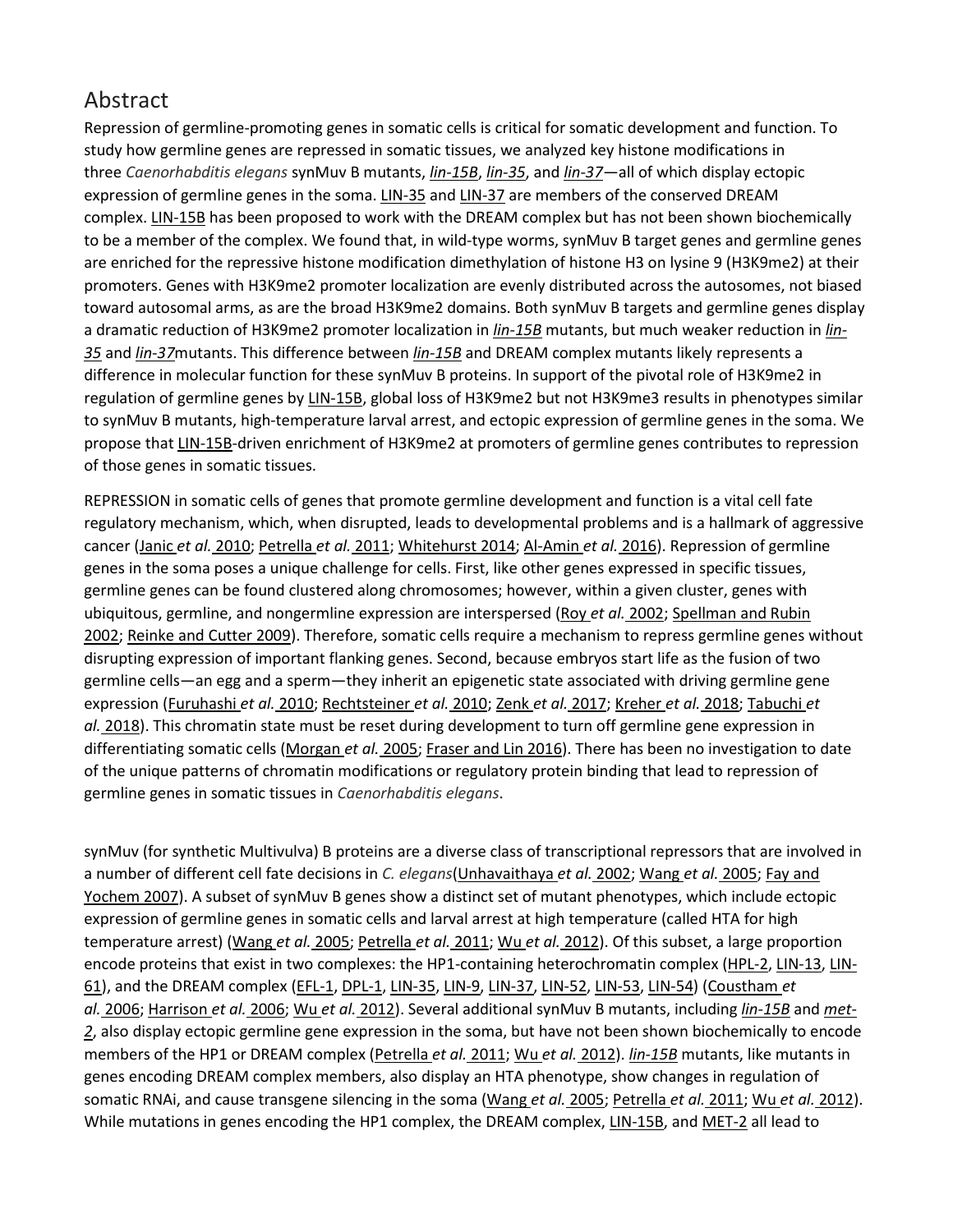ectopic expression of germline genes in the soma, the precise way these different complexes/proteins function in parallel or together to repress germline genes in the somatic tissues of wild-type animals is not understood.

Several lines of evidence point to synMuv B complexes repressing gene expression by altering chromatin. First, synMuv B mutant phenotypes, including HTA and ectopic germline gene expression, are strongly suppressed by loss of chromatin factors [\(Unhavaithaya](https://www.genetics.org/content/212/1/125#ref-55) *et al.* 2002; [Wang](https://www.genetics.org/content/212/1/125#ref-56) *et al.* 2005; Cui *et al.* [2006;](https://www.genetics.org/content/212/1/125#ref-8) [Petrella](https://www.genetics.org/content/212/1/125#ref-38) *et al.* 2011; [Wu](https://www.genetics.org/content/212/1/125#ref-60) *et al.* [2012\)](https://www.genetics.org/content/212/1/125#ref-60). Second, the DREAM complex has been shown to promote enrichment of the H2A histone variant [HTZ-](http://www.wormbase.org/db/get?name=WBGene00019947;class=Gene)[1](http://www.wormbase.org/db/get?name=WBGene00019947;class=Gene) in the body of a subset of genes that the DREAM complex represses in L3 larvae [\(Latorre](https://www.genetics.org/content/212/1/125#ref-28) *et al.* 2015). Finally, [HPL-2](http://www.wormbase.org/db/get?name=WBGene00001996;class=Gene) is a homolog of heterochromatin protein 1 (HP1) [\(Couteau](https://www.genetics.org/content/212/1/125#ref-7) *et al.* 2002). [HPL-2,](http://www.wormbase.org/db/get?name=WBGene00001996;class=Gene) in a complex with [LIN-13a](http://www.wormbase.org/db/get?name=WBGene00003002;class=Gene)nd [LIN-61,](http://www.wormbase.org/db/get?name=WBGene00003041;class=Gene) localizes to genomic regions enriched for histone H3 methylated at lysine 9 (H3K9me) and helps create repressive heterochromatin (Wu *et al.* [2012;](https://www.genetics.org/content/212/1/125#ref-60) [Garrigues](https://www.genetics.org/content/212/1/125#ref-16) *et al.*2015). Together, these data indicate that changes to chromatin may underlie the ectopic expression of germline genes in synMuv B mutants.

One of the best studied aspects of chromatin regulation is covalent modifications on histone tails. Specific histone modifications are often associated with repressive or active chromatin compartments and can be a readout of the expression state of a gene. Histone H3 lysine 4 methylation (H3K4me) and H3 lysine 36 methylation (H3K36me) are generally associated with areas of previous or active gene expression (Ho *et al.* [2014;](https://www.genetics.org/content/212/1/125#ref-20) [Evans](https://www.genetics.org/content/212/1/125#ref-12) *et al.* [2016\)](https://www.genetics.org/content/212/1/125#ref-12). In contrast, histone H3 lysine 9 methylation (H3K9me) and histone H3 lysine 27 methylation (H3K27me) are associated with areas of low/no expression of coding genes and repression of repetitive elements [\(Ahringer](https://www.genetics.org/content/212/1/125#ref-1) and Gasser 2018). Of particular interest for the regulation of germline gene expression in somatic cells is histone H3K9 methylation. In *C. elegans*, mono- and dimethylation of H3K9 (H3K9me1 and H3K9me2, respectively), are primarily catalyzed by [MET-2.](http://www.wormbase.org/db/get?name=WBGene00019883;class=Gene) *[met-2](http://www.wormbase.org/db/get?name=WBGene00019883;class=Gene)* mutants lose 80–90% of H3K9me1 and H3K9me2 in embryos [\(Towbin](https://www.genetics.org/content/212/1/125#ref-54) *et al.* 2012). *[met-2](http://www.wormbase.org/db/get?name=WBGene00019883;class=Gene)* is a synMuv B gene, and mutants have been previously shown to ectopically express germline genes in somatic cells (Wu *et al.* [2012\)](https://www.genetics.org/content/212/1/125#ref-60). Trimethlyation of H3K9 (H3K9me3) is catalyzed by a separate histone methyltransferase, [SET-25](http://www.wormbase.org/db/get?name=WBGene00012802;class=Gene) [\(Towbin](https://www.genetics.org/content/212/1/125#ref-54) *et al.* 2012). *[set-25](http://www.wormbase.org/db/get?name=WBGene00012802;class=Gene)* is not a synMuv B gene and its potential role in regulating germline gene expression in the soma has not been tested. Several studies have analyzed the roles in *C. elegans* of H3K9me2 and H3K9me3 in regulating the interaction of heterochromatin with the nuclear periphery and repression of repetitive elements [\(Meister](https://www.genetics.org/content/212/1/125#ref-34) *et al.* [2010;](https://www.genetics.org/content/212/1/125#ref-34) [Towbin](https://www.genetics.org/content/212/1/125#ref-54) *et al.* 2012; Guo *et al.* [2015;](https://www.genetics.org/content/212/1/125#ref-18) [Zeller](https://www.genetics.org/content/212/1/125#ref-61) *et al.* 2016). Both of these functions rely primarily on high enrichment of H3K9 methylation on the heterochromatic arms of the autosomes [\(Ikegami](https://www.genetics.org/content/212/1/125#ref-21) *et al.* 2010; [Liu](https://www.genetics.org/content/212/1/125#ref-31) *et al.* [2011;](https://www.genetics.org/content/212/1/125#ref-31) [Garrigues](https://www.genetics.org/content/212/1/125#ref-16) *et al.* 2015; [Evans](https://www.genetics.org/content/212/1/125#ref-12) *et al.* 2016). However, little work has been done to look at how H3K9 methylation localizes to or regulates protein-coding genes in the euchromatic central regions of autosomes, where a large percentage of germline genes reside. To fill this gap, we sought to identify changes in the levels and distributions of active and repressive histone modifications in the soma of synMuv B mutants and test whether such changes underlie ectopic expression of germline genes.

In this study, we used chromatin immunoprecipitation with genome-wide high-throughput sequencing (ChIPseq) to analyze histone modifications in wild type and three synMuv B mutants, *[lin-15B](http://www.wormbase.org/db/get?name=WBGene00023497;class=Gene)*, *[lin-35](http://www.wormbase.org/db/get?name=WBGene00003020;class=Gene)*, and *[lin-37](http://www.wormbase.org/db/get?name=WBGene00003022;class=Gene)*. We found that, in wild-type L1 larvae, which are composed of 550 somatic cells and two germ cells, and are therefore primarily somatic, H3K9me2 is enriched at the promoters of a subset of genes that display germlinespecific expression. The genes that have H3K9me2 at their promoters in wild type are generally upregulated in synMuv B mutants, suggesting that H3K9me2 plays a role in their repression. In support of this, the localization of H3K9me2 at gene promoters is largely lost in *[lin-15B](http://www.wormbase.org/db/get?name=WBGene00023497;class=Gene)* mutants and is diminished but not lost in *[lin-35](http://www.wormbase.org/db/get?name=WBGene00003020;class=Gene)* and *[lin-](http://www.wormbase.org/db/get?name=WBGene00003022;class=Gene)[37](http://www.wormbase.org/db/get?name=WBGene00003022;class=Gene)* mutants. Loss of H3K9me2 at promoters in mutants is associated with an increase in H3K4me3 at promoters and H3K36me3 in gene bodies—modifications associated with gene expression—suggesting that these genes go from a repressed state to an expressed state. Global loss of H3K9me2 but not H3K9me3 results in both the HTA and ectopic germline gene expression phenotypes seen in *[lin-15B](http://www.wormbase.org/db/get?name=WBGene00023497;class=Gene)* mutants. We propose that [LIN-15B](http://www.wormbase.org/db/get?name=WBGene00023497;class=Gene) and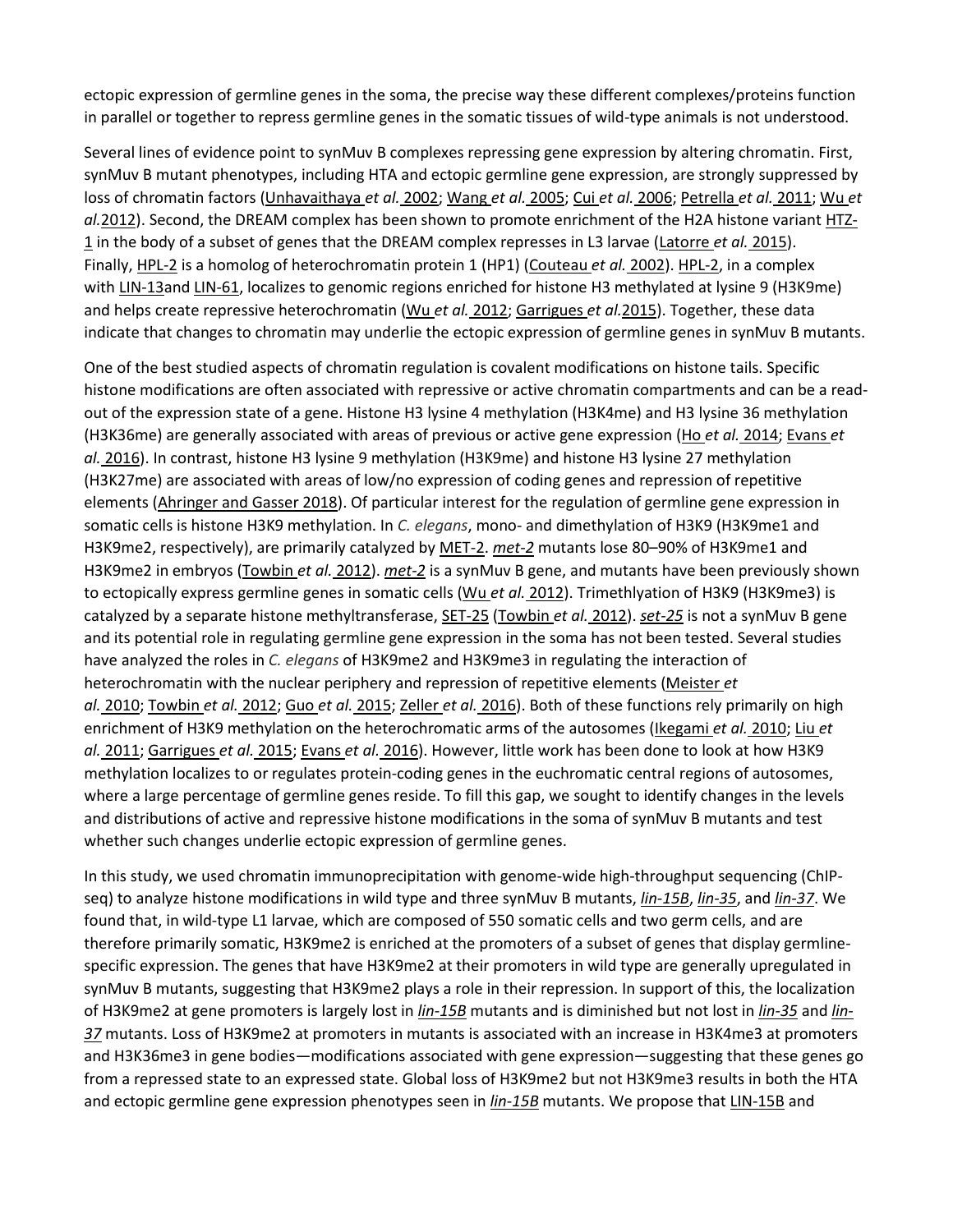DREAM repress a subset of germline genes in somatic tissues by promoting enrichment of H3K9me2 at the promoters of those genes.

# Materials and Methods

#### **C. elegans** strains and culture conditions

*C. elegans* were cultured using standard conditions [\(Brenner](https://www.genetics.org/content/212/1/125#ref-4) 1974) at 20° unless otherwise noted. [N2](http://www.wormbase.org/db/get?name=N2;class=Strain) (Bristol) was used as wild type. Mutant strains were as follows:

- MT10430 *[lin-35](http://www.wormbase.org/db/get?name=WBGene00003020;class=Gene)*(*[n745](http://www.wormbase.org/db/get?name=WBVar00089719;class=Variation)*) I.
- SS1183 *[hpl-2](http://www.wormbase.org/db/get?name=WBGene00001996;class=Gene)*(*[tm1489](http://www.wormbase.org/db/get?name=WBVar00250481;class=Variation)*) III.
- MT5470 *[lin-37](http://www.wormbase.org/db/get?name=WBGene00003022;class=Gene)*(*[n758](http://www.wormbase.org/db/get?name=WBVar00089729;class=Variation)*) III.
- MT13293 *[met-2](http://www.wormbase.org/db/get?name=WBGene00019883;class=Gene)*(*[n4256](http://www.wormbase.org/db/get?name=WBVar00090812;class=Variation)*) III.
- MT17463 *[set-25](http://www.wormbase.org/db/get?name=WBGene00012802;class=Gene)*(*[n5021](http://www.wormbase.org/db/get?name=WBVar00090913;class=Variation)*) III.
- GW638 *[met-2](http://www.wormbase.org/db/get?name=WBGene00019883;class=Gene)*(*[n4256](http://www.wormbase.org/db/get?name=WBVar00090812;class=Variation)*) *[set-25](http://www.wormbase.org/db/get?name=WBGene00012802;class=Gene)*(*[n5021](http://www.wormbase.org/db/get?name=WBVar00090913;class=Variation)*) III.
- MT2495 *[lin-15B](http://www.wormbase.org/db/get?name=WBGene00023497;class=Gene)*(*[n744](http://www.wormbase.org/db/get?name=WBVar00089718;class=Variation)*) X.

#### ChIP-seq from L1s

Worms were grown from synchronized L1s in standard S-basal medium with shaking at 230 rpm and fed [HB101](http://www.wormbase.org/db/get?name=HB101;class=Strain) bacteria until gravid. Embryos were harvested using standard bleaching methods, and L1s were synchronized in S-basal medium with shaking for 14–18 hr in the absence of food. For 26° samples, worms were grown to the L4 stage at 20°, then upshifted to 26° until gravid, and L1s were harvested as described above. Extracts were made as described in [Kolasinska-Zwierz](https://www.genetics.org/content/212/1/125#ref-25) *et al.* (2009) with the following modifications. Cross-linked chromatin was sonicated using a Diagenode Bioruptor at high setting for 30 pulses, each lasting 30 sec followed by a 1 min pause. ChIP was performed as described by [Kolasinska-Zwierz](https://www.genetics.org/content/212/1/125#ref-25) *et al.* (2009) with the modification of using 0.5 mg of protein and 1 µg antibody or by using an IP-Star Compact Automated System (Diagenode) as described in [Tabuchi](https://www.genetics.org/content/212/1/125#ref-53) *et al.* (2018). Sequencing libraries were prepared in two ways. Some libraries were prepared with the NEBNext Ultra DNA library Prep Kit (NEB) following the manufacturers' instructions; 1 ng of starting DNA was used, adapters were diluted 1:40, and AMPure beads were used for size selection before amplification to enrich for fragments corresponding to a 200 bp insert size. The other libraries were prepared using Illumina Truseq adapters and primers. ChIP or input DNA fragments were end-repaired with the following: 5 µl T4 DNA ligase buffer with 10 mM ATP, 2 µl dNTP mix, 1.2 µl T4 DNA polymerase (3 U/µl), 0.8 µl 1:5 Klenow DNA polymerase (diluted with 1× T4 DNA ligase buffer for a final Klenow concentration of 1 U/µl), 1 µl T4 PNK (10 U/µl). This 50 µl reaction was incubated at 20° for 30 min and purified with a QIAquick PCR spin column (elution volume 36 µl). "A" bases were then added to the 3' end of the DNA fragments with the following: 5 µl NEB buffer 2, 10 µl dATP (1 mM), 1 µl Klenow 3' to 5' exo- (5 U/µl). This mixture was incubated at 37° for 30 min, and the DNA was purified with a QIAquick MinElute column (11 µl of DNA was eluted into a siliconized tube). Illumina TruSeq adapters were ligated to DNA fragments with the following: 15 µl 2× Rapid Ligation buffer, 1 µl adapters (diluted 1:40), 1.5 µl Quick T4 DNA Ligase. This 30 µl reaction was incubated at 23° for 30 min. The mixture was then cleaned up 2× with AMPure beads (using 95% vol beads), and DNA was eluted in 22 µl. The Adapter-Modified DNA fragments were amplified by PCR with the following mixture: 6  $\mu$ l 5× Phusion Buffer HF, 2 µl Primer cocktail (from TrueSeq kit), 0.5 µl 25 mM dNTP mix, 0.5 Phusion polymerase (2 U/µl) using the following PCR program: 98° 30 min, 98° 10 min, 60° 30 min, and 72° 30 min repeated 16 cycles, followed by 72° 5 min. The amplified DNA was concentrated and loaded onto a 2% agarose gel, and DNA between 250 and 350 bp was recovered from the gel. The multiplexed libraries were sequenced on an Illumina HiSeq4000 or HiSeq2000 at the Vincent J. Coates Genomics Sequencing Laboratory at University of California, Berkeley.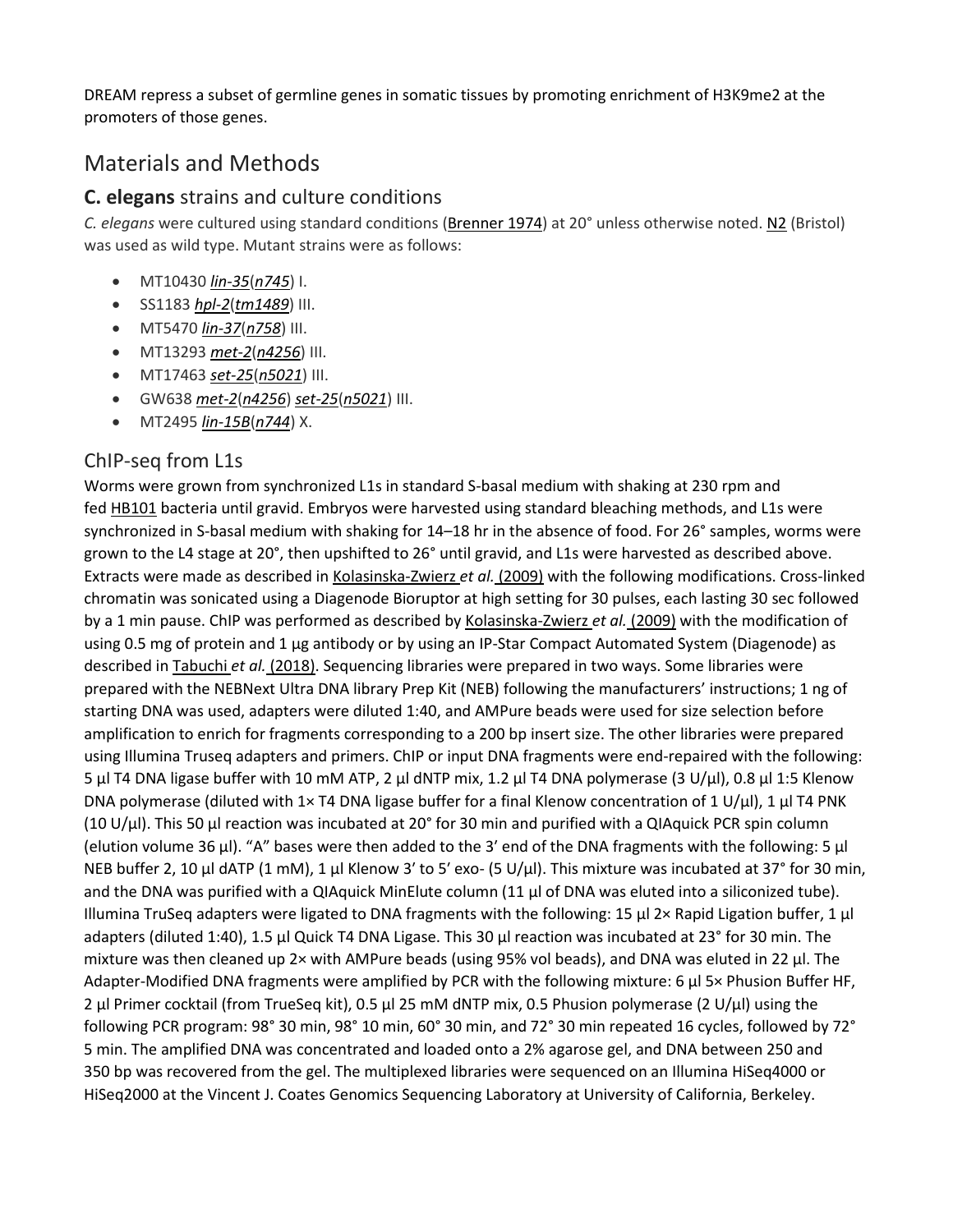#### ChIP-chip from embryos

Late-stage embryos were obtained and chromatin extracts prepared as described in [Latorre](https://www.genetics.org/content/212/1/125#ref-28) *et al.* (2015). Chromatin immunoprecipitation and subsequent LM-PCR, microarray hybridization, and scanning were performed as in [Garrigues](https://www.genetics.org/content/212/1/125#ref-16) *et al.* (2015).

#### Antibodies used for ChIP

Mouse monoclonal antibodies for H3K9me2 (MABI0307, #302–32369; Fujifilm Wako), H3K36me3 (MABI0333, #300–95289; Fujifilm Wako), H3K27me3 (MABI0323, #309–95259; Fujifilm Wako), and H3K4me3 (MABI0304, #305–34819; Fujifilm Wako) were used as described in Liu *et al.* [\(2011\),](https://www.genetics.org/content/212/1/125#ref-31) [Egelhofer](https://www.genetics.org/content/212/1/125#ref-11) *et al.* (2011). Rabbit polyclonal [LIN-15Ba](http://www.wormbase.org/db/get?name=WBGene00023497;class=Gene)ntibody (SDQ2330, #38610002; Novus Biologicals) was used at a concentration of 2.5 µg per milligram of chromatin extract.

#### Analysis of ChIP-seq data

Raw sequence reads from the Illumina HiSeq (50 bp single-end reads) were mapped to the *C. elegans* genome (Wormbase version WS220) using Bowtie with default settings [\(Langmead](https://www.genetics.org/content/212/1/125#ref-27) *et al.* 2009). MACS2 [\(Zhang](https://www.genetics.org/content/212/1/125#ref-63) *et al.* [2008\)](https://www.genetics.org/content/212/1/125#ref-63) was used to call peaks and create bedgraph files for sequenced and mapped H3K4me3 ChIP samples and corresponding Input DNA samples with the following parameters: callpeak -t H3K4me3.mapped.reads.sampleX -c Input.mapped.reads.sampleX -g ce --bdg --keep-dup=auto --qvalue=0.01 - nomodel --extsize=250 --call-summits

MACS2 was used to call peaks and create bedgraph files for sequenced and mapped H3K9me2 ChIP samples and corresponding Input DNA samples with slightly different parameters to account for the broader domains of H3K9me2: callpeak -t H3K9me2.mapped.reads.sampleX -c Input.mapped.reads.sampleX --g ce --bdg --keepdup=auto --broad --broad-cutoff=0.01 --nomodel --extsize=250. Replicate 1 of H3K9me2 in *[lin-15B](http://www.wormbase.org/db/get?name=WBGene00023497;class=Gene)* at 20° had significantly fewer peaks than replicate 2, so we relaxed the peak call significance cutoff to --broad-cutoff=0.05 for replicate 1. This makes our reported results of H3K9me2 peak loss in *[lin-15B](http://www.wormbase.org/db/get?name=WBGene00023497;class=Gene)* compared to [N2](http://www.wormbase.org/db/get?name=N2;class=Strain) a conservative estimate, as peaks were called with the more stringent cutoff for both replicates of [N2.](http://www.wormbase.org/db/get?name=N2;class=Strain) A peak was considered to be associated with a gene's promoter if it overlapped at least 100 bp with the region 750 bp upstream from the gene's transcript start site (TSS) to 250 bp downstream from the TSS. A peak was considered to be associated with the body of a gene if it overlapped at least 250 bp with the region from 250 bp downstream from the TSS to the TES (transcript end site). A gene's promoter or gene body was considered bound by H3K4me3 or H3K9me2 in one of the conditions if, for all replicates of that condition, a peak was associated with the gene's promoter or body, respectively. Whenever we refer to genes with an H3K9me2 promoter peak, we mean genes that have an H3K9me2 peak solely at their promoter and not also in their gene body. The distribution of genes with promoter or gene body H3K9me2 peaks along an autosome are shown in [Figure](https://www.genetics.org/content/212/1/125#F3) 3A in 200 kb windows.

Bedgraph files for genome browser displays were scaled to 5 million total reads for all H3K4me3 ChIP samples, 10 million reads for all H3K36me3 samples, 15 million reads for all H3K9me2 samples, and 20 million reads for all H3K27me3 samples. The different scaling factors roughly correspond to the different genome-wide coverages of the different ChIP factors, *e.g.*, H3K4me3 being found mostly at promoters of expressed genes, H3K36me3 mostly on gene bodies of expressed genes, and H3K9me2 mostly on chromosomal arms. Further data analysis below was based on these scaled read coverages. Scaled bedgraph files were converted to bigwig using the bedGraphToBigWig UCSC Genome Browser tool (Kent *et al.* [2010\)](https://www.genetics.org/content/212/1/125#ref-24) and displayed on the UCSC Genome Browser.

#### Analysis of LIN-15B ChIP-chip data

NimbleGen 2.1 M probe tiling arrays (DESIGN ID = 8258) with 50 bp probes designed against WS170 (ce4) were used. Two independent ChIPs were performed. Amplified samples were labeled and hybridized by the Roche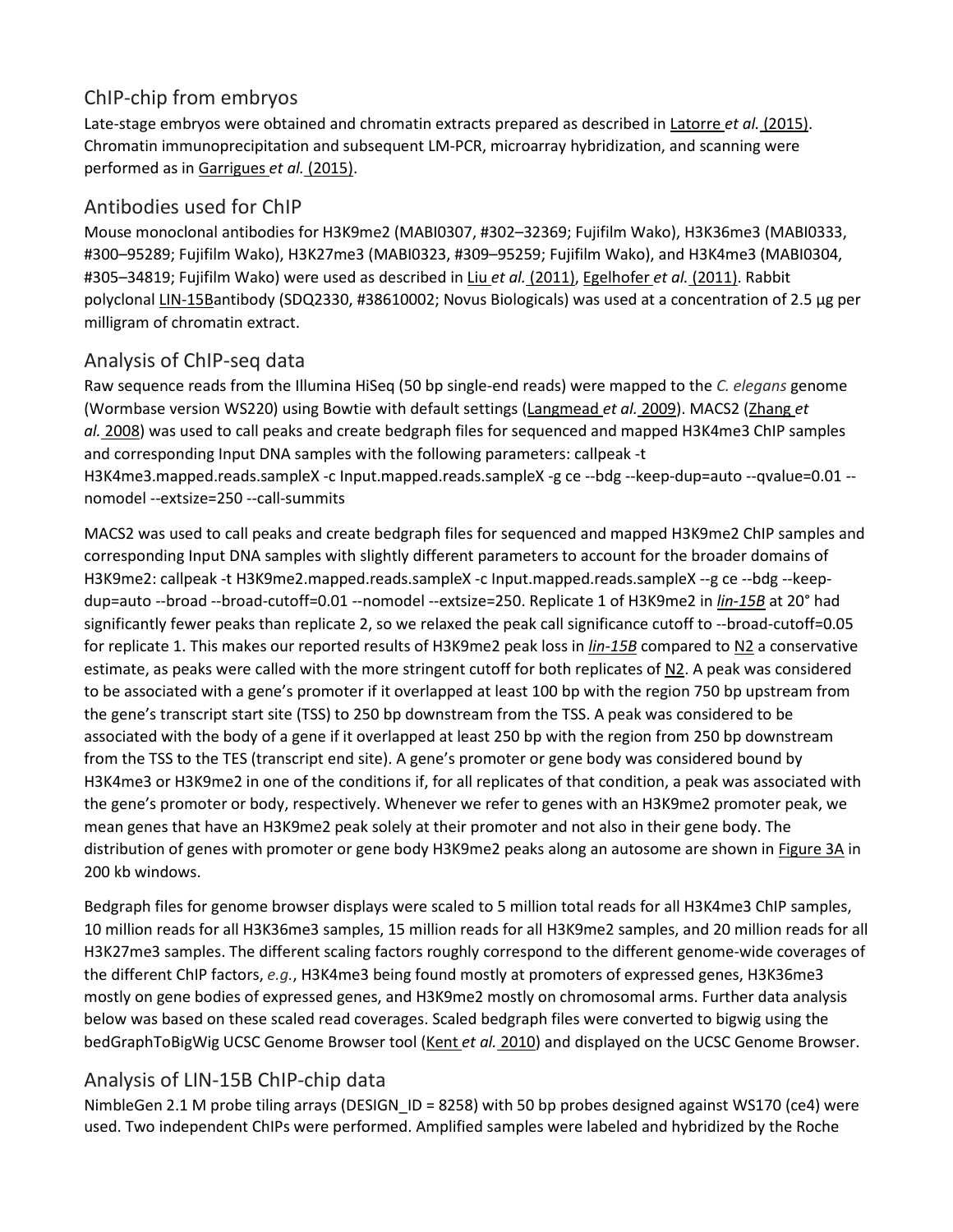NimbleGen Service Laboratory. ChIP samples were labeled with Cy5 and their input reference with Cy3. For each probe, the intensity from the sample channel was divided by the reference channel and log2 transformed. The enrichment scores for each replicate were calculated by standardizing the log ratios to mean zero and SD one (zscore) and the average z-score across replicates was calculated and displayed in the UCSC Genome Browser (Supplemental Material, Figure S3). Peak calling was performed with the MA2C algorithm (Song [et al.2007\)](https://www.genetics.org/content/212/1/125#ref-49) using Nimblegen array design files 080922\_modEncode\_CE\_chip\_HX1.pos and 080922\_modEncode\_CE\_chip\_HX1.ndf and MA2C parameters METHOD = Robust, C = 2, pvalue = 1e-5, BANDWIDTH = 300, MIN\_PROBES = 5, MAX\_GAP = 250. The resulting peak calls were associated with gene promoters and bodies as described in the previous section.

#### Correlation heatmap of samples

The scaled bedgraph files were used to calculate for each sample the average read coverage in 1 kb windows across all autosomes and the X chromosome. The resulting read coverage data were log-transformed and normalized for each ChIP sample by dividing by the SD across all 1 kb windows and subtracting the 25th percentile across all 1 kb windows. For each 1 kb window and condition, the resulting data were averaged across replicates. The data were used to calculate the Pearson Correlation coefficient r between all conditions, once for autosomes and once for the X chromosome. The distance *d* = 1 − r was calculated, and hierarchical clustering was used with the complete linkage method to cluster the conditions. The results are displayed in a heatmap where the cell coloring indicates r between two conditions (Figure S2). The analysis was performed in R version 3.5.1 (R Core [Team](https://www.genetics.org/content/212/1/125#ref-40) 2018).

#### Metagene plots

Metagene plots for the various ChIP targets and conditions (*e.g.*, [Figure](https://www.genetics.org/content/212/1/125#F2) 2C, [Figure](https://www.genetics.org/content/212/1/125#F4) 4A, Figure S7, and Figure S9) were generated by aligning genes of length >1.25 kb at their TSS and TES using WormBase WS220 gene annotations. Regions 1 kb upstream to 1 kb downstream from the TSS and TES were divided into 150 bp windows stepped every 50 bp. The mean read coverage within each of these 150 bp windows was calculated and normalized for each ChIP data set by dividing by the SD across all 150 bp windows and subtracting the 25th percentile across all 150 bp windows. For each 150 bp window, the normalized data were averaged across replicates. A metagene profile for a set of genes was generated by averaging and plotting for each 150 bp window the data across the genes in the set. Light vertical lines indicate 95% confidence intervals for the mean of each 150 bp window. The analysis was performed in R version 3.5.1.

#### **Scatterplots**

To display scatter plots [\(Figure](https://www.genetics.org/content/212/1/125#F4) 4B, Figure S10, and Figure S11), the mean read coverage for each protein-coding gene was calculated over the region 250 bp upstream and downstream from the TSS. In scatterplots the wildtype log2 normalized read coverage was subtracted from the mutant log2 normalized read coverage for each promoter, resulting in a log2 fold change of mutant over wild-type promoter signal.

#### Gene set definitions

Ubiquitous genes (2576), originally defined and discussed in [Rechtsteiner](https://www.genetics.org/content/212/1/125#ref-41) *et al.* (2010), are genes that were found to be expressed in germline, muscle, neural, and gut tissues [\(Meissner](https://www.genetics.org/content/212/1/125#ref-33) *et al.* 2009; [Wang](https://www.genetics.org/content/212/1/125#ref-57) *et al.* 2009). Germline-enriched genes (2229) are as defined in Reinke *et al.* [\(2004\).](https://www.genetics.org/content/212/1/125#ref-43) Germline-expressed genes (5373) are defined as genes found to be expressed in the germline based on SAGE [\(Wang](https://www.genetics.org/content/212/1/125#ref-57) *et al.* 2009) or genes whose expression was found to be enriched in the germline by microarray [\(Reinke](https://www.genetics.org/content/212/1/125#ref-43) *et al.* 2004). Germline-specific genes (169) are genes whose transcripts were found to be expressed exclusively in the adult germline and maternally loaded into embryos; these genes were defined using multiple datasets as described in [Rechtsteiner](https://www.genetics.org/content/212/1/125#ref-41) *et al.* [\(2010\).](https://www.genetics.org/content/212/1/125#ref-41) Soma-specific genes (1181) are genes expressed in at least one of three somatic tissues (muscle, gut, and/or neuron) with at least eight SAGE tags [\(Meissner](https://www.genetics.org/content/212/1/125#ref-33) *et al.* 2009), but not enriched [\(Reinke](https://www.genetics.org/content/212/1/125#ref-43) *et al.* 2004) or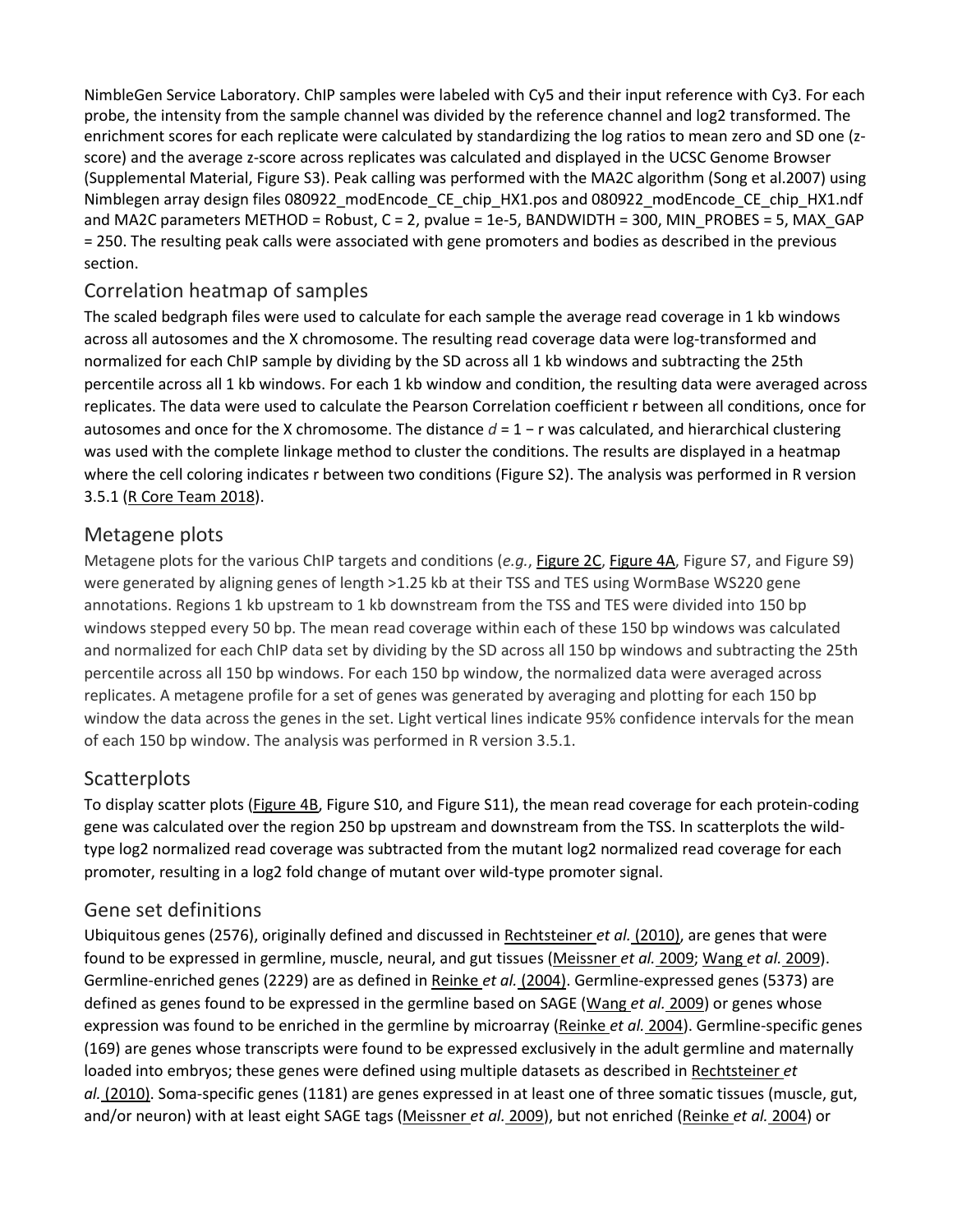detectably expressed [\(Wang](https://www.genetics.org/content/212/1/125#ref-57) *et al.* 2009) in the adult germline. Silent genes are 415 serpentine receptor genes that are expressed in a few mature neurons, and are not detectably expressed in L1 larvae, originally defined in [Kolasinska-Zwierz](https://www.genetics.org/content/212/1/125#ref-25) *et al.* (2009). *[lin-15B](http://www.wormbase.org/db/get?name=WBGene00023497;class=Gene)* upregulated genes in L1 larvae (1355) and *[lin-35](http://www.wormbase.org/db/get?name=WBGene00003020;class=Gene)* upregulated genes in L1 larvae (656) were defined in [Petrella](https://www.genetics.org/content/212/1/125#ref-38) *et al.* (2011). HTA germline genes (48), as defined in [Petrella](https://www.genetics.org/content/212/1/125#ref-38) *et al.* [\(2011\),](https://www.genetics.org/content/212/1/125#ref-38) are genes that were significantly upregulated in *[lin-35](http://www.wormbase.org/db/get?name=WBGene00003020;class=Gene)*(*[n745](http://www.wormbase.org/db/get?name=WBVar00089719;class=Variation)*) mutants *vs.* wild type, and also significantly downregulated in *[lin-35](http://www.wormbase.org/db/get?name=WBGene00003020;class=Gene)[\(n745\)](http://www.wormbase.org/db/get?name=WBVar00089719;class=Variation) [mes-4\(](http://www.wormbase.org/db/get?name=WBGene00003222;class=Gene)RNAi) vs. [lin-35\(](http://www.wormbase.org/db/get?name=WBGene00003020;class=Gene)[n745\)](http://www.wormbase.org/db/get?name=WBVar00089719;class=Variation)*, and that have germline-enriched expression [\(Reinke](https://www.genetics.org/content/212/1/125#ref-43) *et al.* 2004). Whenever *P*-values are reported for enrichment of gene sets in other categories of genes, we used the hypergeometric test.

#### HTA larval arrest assays

L4 larvae were placed at 26° for ∼18 hr and then moved to new plates and allowed to lay embryos for 8 hr. Progeny were scored for L1 larval arrest [\(Petrella](https://www.genetics.org/content/212/1/125#ref-38) *et al.* 2011).

#### Immunohistochemistry

Immunostaining of L1 larvae was adapted from [Strome](https://www.genetics.org/content/212/1/125#ref-52) and Wood (1983). L4 worms were placed at 26° overnight and then moved into drops of M9 buffer as gravid adults. L1 larvae were obtained by allowing embryos to hatch in the absence of food in the M9 buffer. L1 animals were placed on a polylysine-coated slide, a coverslip was placed over the sample, excess liquid was wicked away, and the slide was immersed in liquid nitrogen for at least 5 min. Slides were removed from liquid nitrogen, the coverslip was removed, and the samples were fixed in methanol at 4° for 10 min and acetone at 4° for 10 min. Slides were air dried, and blocked for 30 min at room temperature. Slides were incubated with anti-PGL-1 primary antibody at 1:30,000 for ∼18 hr at 4° [\(Kawasaki](https://www.genetics.org/content/212/1/125#ref-23) *et al.*1998). Slides were washed two times in PBS for 10 min, blocked for 15 min at room temperature, and incubated with Alexa Fluor 488 (Invitrogen) secondary antibody at 1:500 for 2 hr at room temperature. Slides were washed four times for 10 min each in PBS at room temperature and were mounted in Gelutol mounting medium. Images were acquired using a Nikon A1R laser scanning confocal unit controlled by NIS-Elements fitted on a Nikon inverted Eclipse T*i*-E microscope with a Nikon DS-Qi1Mc camera and Plan Apo 60X/1.2 numerical aperture oil objective.

#### Data availability

All strains and noncommercially available reagents are available upon request. All ChIP-seq, ChIP-chip, and expression data are available in the NCBI's Gene Expression Omnibus [\(Edgar](https://www.genetics.org/content/212/1/125#ref-10) *et al.* 2002) under accession number GSE126884. Supplemental material available at [https://doi.org/10.25386/genetics.7823846.](https://doi.org/10.25386/genetics.7823846)

# Results

### *lin-15B* mutants lose a large proportion of H3K9me2 promoter peaks; *lin-35* and *lin-37* mutants lose fewer

To better understand how synMuv B proteins regulate germline gene expression in somatic cells, we sought to identify changes in histone modification patterns in mutants compared to wild type. We profiled the distributions of two histone modifications associated with active chromatin (H3K4me3 and H3K36me3), and two histone modifications associated with repressive chromatin (H3K9me2 and H3K27me3) using ChIP-seq. Experiments were done on L1 animals that experienced embryogenesis at 20° or 26° for four genotypes: wild type and three synMuv B mutants: *[lin-15B\(](http://www.wormbase.org/db/get?name=WBGene00023497;class=Gene)[n744\)](http://www.wormbase.org/db/get?name=WBVar00089718;class=Variation)*, *[lin-35](http://www.wormbase.org/db/get?name=WBGene00003020;class=Gene)[\(n745\)](http://www.wormbase.org/db/get?name=WBVar00089719;class=Variation)*, and *[lin-37](http://www.wormbase.org/db/get?name=WBGene00003022;class=Gene)[\(n758\)](http://www.wormbase.org/db/get?name=WBVar00089729;class=Variation)*. Because L1 stage worms have 550 somatic cells and only two germline cells, extracts from L1s contain genomic material primarily from somatic tissues. Analysis of H3K4me3 and H3K36me3 patterns showed increased enrichment of these modifications in mutants compared to wild type on classes of genes that are upregulated in synMuv B mutants (Figure S1, discussed below). As the presence of these modifications generally correlates with gene expression, this change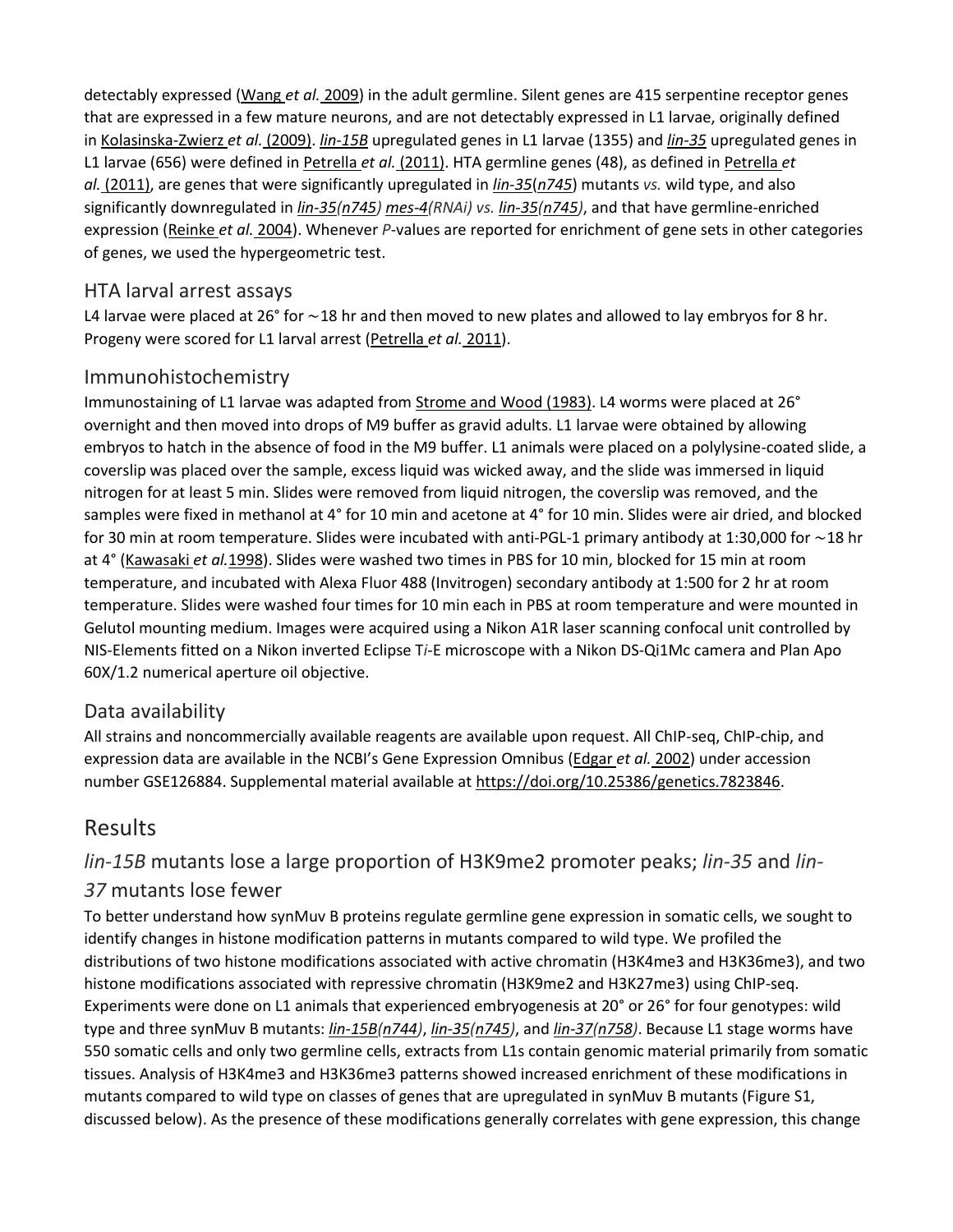was expected. We saw no changes in the pattern of the repressive modification H3K27me3 between mutants and wild type (Figure S2). However, we observed significant changes in the pattern of the repressive modification H3K9me2 between synMuv B mutants and wild type, especially on germline-expressed genes [\(Figure](https://www.genetics.org/content/212/1/125#F1) 1B). We analyzed the changes to H3K9me2 patterns in detail to investigate whether this particular histone modification is important for repression of germline gene expression by synMuv B proteins.



**Figure 1** H3K9me2 promoter peaks are lost in *lin-15B* mutant L1s. (A and B) H3K9me2 ChIP-seq data visualized on the UCSC genome browser at one gene *eat-2* (A) with an H3K9me2 gene body peak (purple) and at two germline-expressed genes *hrde-1* and *sgo-1* (B) with an H3K9me2 promoter peak (green). The vertical lines and arrows indicate the location of the transcript start site (TSS) and the direction of transcription. Signals shown are ChIP-seq reads scaled to 15 million total reads (see *Materials and Methods*). (C and D) Number of genes in each genotype with a called H3K9me2 peak in the gene body (C) or at the promoter (D). Genotypes with the statistically same number of genes with a called peak are designated with the same letter (Chi squared *P*-value < 0.01). Exact *P*-values can be seen in Tables S2 and S3.

Analysis of H3K9me2 showed that most of the localization of H3K9me2 on autosomes and the X chromosome is unchanged between mutants and wild type [\(Figure](https://www.genetics.org/content/212/1/125#F1) 1A and Figure S2). However, a subset of H3K9me2 peaks were observed to be lost or reduced in synMuv B mutants [\(Figure](https://www.genetics.org/content/212/1/125#F1) 1B). To investigate the pattern of this loss/reduction, we performed peak calling for H3K9me2 and designated two types of peaks depending on the location of H3K9me2 relative to gene bodies. "Gene body peaks" are those peaks where H3K9me2 overlaps with at least a portion of the coding region of the gene that is >250 bp downstream of the TSS [\(Figure](https://www.genetics.org/content/212/1/125#F1) 1A and Table S1). The distribution of genes with gene body peaks mirrors what has been previously described for the general pattern of H3K9me2 and H3K9me3 enrichment in the *C. elegans* genome [\(Figure](https://www.genetics.org/content/212/1/125#F3) 3A; [Evans](https://www.genetics.org/content/212/1/125#ref-12) *et al.*2016; [Liu](https://www.genetics.org/content/212/1/125#ref-31) *et al.* [2011\)](https://www.genetics.org/content/212/1/125#ref-31). "Promoter peaks" are those peaks where H3K9me2 overlaps with a region 750 bp upstream to 250 bp downstream of the TSS, but not further than 250 bp downstream of the TSS [\(Figure](https://www.genetics.org/content/212/1/125#F1) 1B and Table S1). Whenever we refer to genes with an H3K9me2 promoter peak, we mean genes that have an H3K9me2 peak solely at their promoter and not also in their gene body. In wild type, H3K9me2 gene body peaks are generally broader than promoter peaks [\(Figure](https://www.genetics.org/content/212/1/125#F1) 1, A and B and Figure S3A), and genes with body peaks (2991 at 20°/2871 at 26°) are around three times more abundant than genes with only a promoter peak (984 at 20°/981 at 26°) [\(Figure](https://www.genetics.org/content/212/1/125#F1) 1, C [and](https://www.genetics.org/content/212/1/125#F1) D and Table S1).

Our analysis showed that loss of synMuv B proteins had a smaller effect on H3K9me2 in gene bodies than at promoters. *[lin-15B](http://www.wormbase.org/db/get?name=WBGene00023497;class=Gene)* mutants had ∼12% fewer genes with a gene body peak compared to wild type when grown at 20°, and no reduction in the number of genes with H3K9me2 gene body peaks at 26° [\(Figure](https://www.genetics.org/content/212/1/125#F1) 1C and Table S2). In contrast, *[lin-15B](http://www.wormbase.org/db/get?name=WBGene00023497;class=Gene)* mutants had significantly fewer genes with H3K9me2 promoter peaks at both 20° (∼42% fewer) and 26° (~25% fewer) when compared to wild type [\(Figure](https://www.genetics.org/content/212/1/125#F1) 1D and Table S3). The genes with an H3K9me2 promoter peak found in *[lin-15B](http://www.wormbase.org/db/get?name=WBGene00023497;class=Gene)* are, for the most part, a subset of the genes with an H3K9me2 promoter peak found in wild type (Figure S3). In both *[lin-35](http://www.wormbase.org/db/get?name=WBGene00003020;class=Gene)* and *[lin-37](http://www.wormbase.org/db/get?name=WBGene00003022;class=Gene)* mutants, there was no decrease in the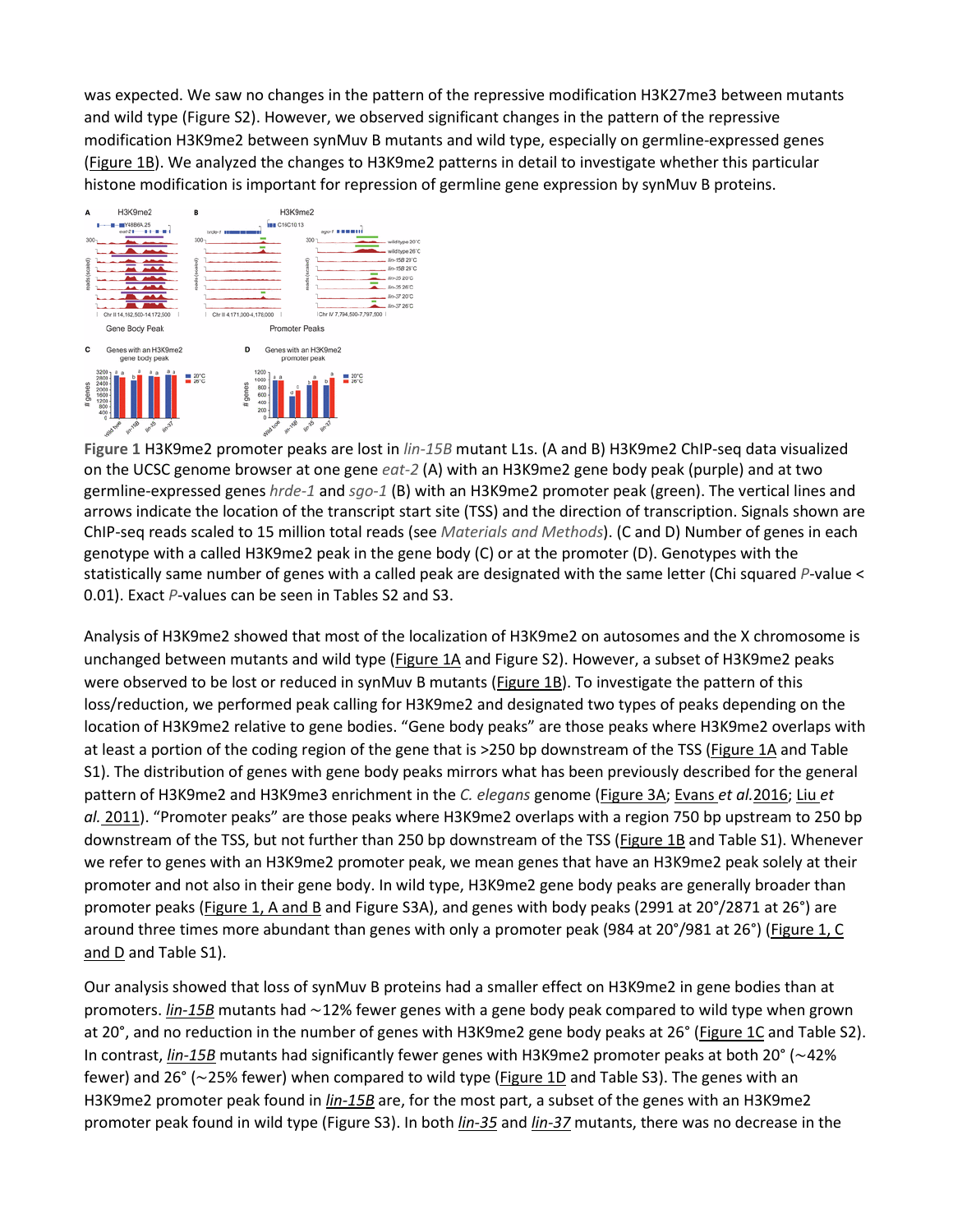number of genes with H3K9me2 gene body peaks (*Figure 1C* and Table S2). Unlike the significant loss of H3K9me2 promoter peaks in *[lin-15B](http://www.wormbase.org/db/get?name=WBGene00023497;class=Gene)* mutants, fewer H3K9me2 promoter peaks were lost in *[lin-35](http://www.wormbase.org/db/get?name=WBGene00003020;class=Gene)* and *[lin-](http://www.wormbase.org/db/get?name=WBGene00003022;class=Gene)[37](http://www.wormbase.org/db/get?name=WBGene00003022;class=Gene)* mutants at 20°, and no significant loss was observed at 26° [\(Figure](https://www.genetics.org/content/212/1/125#F1) 1D and Table S3). This is the first description of a molecular difference in phenotypes seen between mutants in DREAM complex members and *[lin-15B](http://www.wormbase.org/db/get?name=WBGene00023497;class=Gene)* mutants, and may represent a difference in their molecular function at target loci.

## Genes with an H3K9me2 promoter peak are enriched for DREAM and LIN-15B target genes in wild type but not in *lin-15B* mutants

If localization of H3K9me2 to promoters is driven by synMuv B binding and functions to repress gene expression, we predicted that genes with H3K9me2 promoter peaks would be bound by synMuv B proteins in wild-type animals and would be upregulated in synMuv B mutants. To test this prediction, we identified genes bound by [LIN-15Bu](http://www.wormbase.org/db/get?name=WBGene00023497;class=Gene)sing previously unpublished [LIN-15B](http://www.wormbase.org/db/get?name=WBGene00023497;class=Gene) ChIP-chip data from late embryos. We observed a high cooccurrence of [LIN-15B](http://www.wormbase.org/db/get?name=WBGene00023497;class=Gene) binding and published DREAM complex binding in wild type, with 70% of DREAM bound loci also bound by [LIN-15B](http://www.wormbase.org/db/get?name=WBGene00023497;class=Gene) (Figure S4). To determine if synMuv B protein binding, repression of target loci, and H3K9me2 promoter peaks co-occur, we defined two sets of synMuv B target genes: 170 DREAM complex targets are those genes bound by the DREAM complex at their promoter by ChIP-seq in late embryos [\(Goetsch](https://www.genetics.org/content/212/1/125#ref-17) *et al.* [2017\)](https://www.genetics.org/content/212/1/125#ref-17) and also significantly upregulated in *[lin-35](http://www.wormbase.org/db/get?name=WBGene00003020;class=Gene)* mutant L1s at 26° [\(Petrella](https://www.genetics.org/content/212/1/125#ref-38) *et al.* 2011); 115 [LIN-15B](http://www.wormbase.org/db/get?name=WBGene00023497;class=Gene) targets are those genes bound by [LIN-15B](http://www.wormbase.org/db/get?name=WBGene00023497;class=Gene) at their promoter by ChIP-chip in late embryos (this paper) and also significantly upregulated in *[lin-15B](http://www.wormbase.org/db/get?name=WBGene00023497;class=Gene)* mutant L1s at 26° [\(Petrella](https://www.genetics.org/content/212/1/125#ref-38) *et al.* 2011) (Table S1). Genes with an H3K9me2 promoter peak were enriched for DREAM complex and [LIN-15B](http://www.wormbase.org/db/get?name=WBGene00023497;class=Gene) target genes in wild type, *[lin-35](http://www.wormbase.org/db/get?name=WBGene00003020;class=Gene)*, and *[lin-](http://www.wormbase.org/db/get?name=WBGene00003022;class=Gene)[37](http://www.wormbase.org/db/get?name=WBGene00003022;class=Gene)* mutants but not in *[lin-15B](http://www.wormbase.org/db/get?name=WBGene00023497;class=Gene)* mutants [\(Figure](https://www.genetics.org/content/212/1/125#F2) 2A). Thus, genes that have H3K9me2 promoter localization in wild type are correlated with DREAM complex and [LIN-15B](http://www.wormbase.org/db/get?name=WBGene00023497;class=Gene) binding and repression, and this correlation is disrupted when [LIN-15B](http://www.wormbase.org/db/get?name=WBGene00023497;class=Gene) is absent.



**Figure 2** H3K9me2 promoter peaks are associated with synMuv B targets and germline-specific genes in wildtype L1s. (A) Enrichment analysis of genes with an H3K9me2 promoter peak expected by chance and observed among genes that are DREAM complex or LIN-15B targets in the four genotypes indicated. DREAM complex targets are defined as genes that are both bound at their promoter by the DREAM complex [\(Goetsch](https://www.genetics.org/content/212/1/125#ref-17) *et al.* 2017) and upregulated in *lin-35* mutants at 26° [\(Petrella](https://www.genetics.org/content/212/1/125#ref-38) *et al.* 2011). LIN-15B targets are defined as genes that are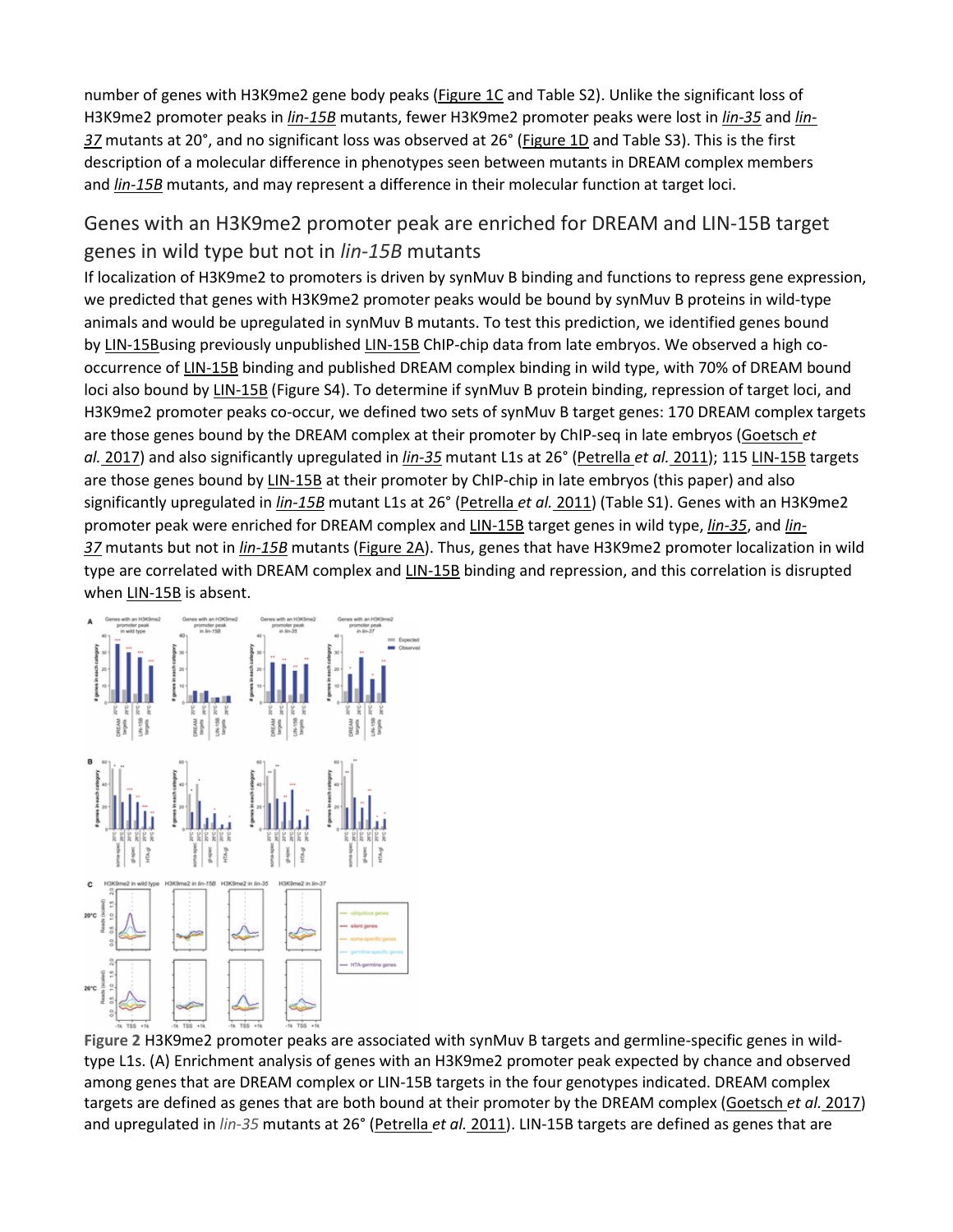both bound at their promoter by LIN-15B (this study) and upregulated in *lin-15B* mutants at 26°. Significant overenrichment (red) or underenrichment (black) was determined by the hypergeometric test (\**P*-value < 0.01, \*\*P-value < 1 × 10<sup>-5</sup>, \*\*\*P-value < 1 × 10<sup>-10</sup>). (B) Enrichment analysis of genes with an H3K9me2 promoter peak expected and observed among genes that are normally expressed specifically in the soma (soma-spec, 1181 genes), expressed specifically in the germline (gl-spec, 169 genes), and genes in the HTA-germline category (HTA-gl, 48 genes) in the four genotypes indicated (see *Materials and Methods* for definitions of gene categories). Significant overenrichment (red) or underenrichment (black) was determined by the hypergeometric test (\**P*-value < 0.01, \*\**P*-value < 1 × 10<sup>−</sup><sup>5</sup> , \*\*\**P*-value < 1 × 10<sup>−</sup>10). (C) Metagene profiles of mean H3K9me2 ChIP-seq signal 1 kb upstream and downstream from the TSS for the categories of genes analyzed in (B) and also genes that are normally expressed in all tissues (ubiquitous, 2576 genes) and repressed in most tissues (silent, 415 genes). Reads were scaled by dividing by the SD and subtracting the 25th percentile. Error bars indicate 95% confidence intervals for the mean (also see *Materials and Methods*).

#### Germline genes lose H3K9me2 from their promoter in *lin-15B* mutants

One of the major phenotypes of many synMuv B mutants, including *[lin-15B](http://www.wormbase.org/db/get?name=WBGene00023497;class=Gene)* mutants, is the ectopic expression in somatic cells of genes whose expression is normally restricted to the germline [\(Wang](https://www.genetics.org/content/212/1/125#ref-56) *et al.* 2005; [Petrella](https://www.genetics.org/content/212/1/125#ref-38) *et al.* [2011;](https://www.genetics.org/content/212/1/125#ref-38) Wu *et al.* [2012\)](https://www.genetics.org/content/212/1/125#ref-60). We investigated if genes that have an H3K9me2 promoter peak in wild-type L1s are enriched for genes that are specifically expressed in the germline. We analyzed four categories of expression: genes that are broadly expressed in all tissues (2576: ubiquitous), genes that are repressed in most tissues (415: silent), genes that are expressed specifically in somatic tissues (1181: soma-specific), and genes that are expressed specifically in the germline (169: germline-specific). Genes with an H3K9me2 promoter peak in wildtype L1s are enriched for genes with germline-specific expression, but not for genes with ubiquitous, silent, or somatic expression [\(Figure](https://www.genetics.org/content/212/1/125#F2) 2B and Figure S5). These enrichments are mirrored when plotting H3K9me2 ChIP-seq signal around the TSS averaged over the genes in each expression category (*Figure 2C*). If H3K9me2 at germline gene promoters is correlated with synMuv B repression of germline gene expression in the soma, then we would predict that germline genes would lose H3K9me2 promoter peaks in synMuv B mutants. Indeed, in *[lin-](http://www.wormbase.org/db/get?name=WBGene00023497;class=Gene)[15B](http://www.wormbase.org/db/get?name=WBGene00023497;class=Gene)* mutants, there were many fewer germline-specific genes with an H3K9me2 promoter peak, and there was a large decrease in the signal of H3K9me2 at the TSS of germline-specific genes [\(Figure](https://www.genetics.org/content/212/1/125#F2) 2, B and C). *[lin-35](http://www.wormbase.org/db/get?name=WBGene00003020;class=Gene)* and *[lin-](http://www.wormbase.org/db/get?name=WBGene00003022;class=Gene)[37](http://www.wormbase.org/db/get?name=WBGene00003022;class=Gene)*mutants resembled wild type in having genes with an H3K9me2 promoter peak enriched for germline-specific genes [\(Figure](https://www.genetics.org/content/212/1/125#F2) 2, B and C).

We also examined germline genes whose misregulation is correlated with the HTA phenotype [\(Petrella](https://www.genetics.org/content/212/1/125#ref-38) *et al.* [2011\)](https://www.genetics.org/content/212/1/125#ref-38). HTA-germline targets are defined as genes normally expressed in the germline that are upregulated in arrested *[lin-35](http://www.wormbase.org/db/get?name=WBGene00003020;class=Gene)* mutant L1s at 26° and whose expression returns to near wild-type levels in HTA-suppressed *[lin-](http://www.wormbase.org/db/get?name=WBGene00003020;class=Gene)[35](http://www.wormbase.org/db/get?name=WBGene00003020;class=Gene)*; *[mes-4\(](http://www.wormbase.org/db/get?name=WBGene00003222;class=Gene)RNAi)*double mutant L1s at 26° (48: HTA-germline) [\(Petrella](https://www.genetics.org/content/212/1/125#ref-38) *et al.* 2011). Similar to what was seen with germline-specific genes, genes with an H3K9me2 promoter peak were enriched for HTA-germline genes in wild type, *[lin-35](http://www.wormbase.org/db/get?name=WBGene00003020;class=Gene)*, and *[lin-37](http://www.wormbase.org/db/get?name=WBGene00003022;class=Gene)* mutants, but this enrichment was much reduced in *[lin-15B](http://www.wormbase.org/db/get?name=WBGene00023497;class=Gene)* mutants [\(Figure](https://www.genetics.org/content/212/1/125#F2) 2, B and C). Together, these data reveal a striking loss of H3K9me2 at the promoters of germline-specific and HTA-germline genes in *[lin-15B](http://www.wormbase.org/db/get?name=WBGene00023497;class=Gene)* mutants, but not in *[lin-35](http://www.wormbase.org/db/get?name=WBGene00003020;class=Gene)* or *[lin-37](http://www.wormbase.org/db/get?name=WBGene00003022;class=Gene)* mutants.

#### H3K9me2 promoter peaks are distributed along the whole length of autosomes

Previous work on H3K9me2 in *C. elegans* focused on its distribution in broad domains on autosomal arms and the role of H3K9me2 in repressing repetitive sequences [\(Ikegami](https://www.genetics.org/content/212/1/125#ref-21) *et al.* 2010; Liu *et al.* [2011;](https://www.genetics.org/content/212/1/125#ref-31) [Guo](https://www.genetics.org/content/212/1/125#ref-18) *et al.* [2015;](https://www.genetics.org/content/212/1/125#ref-18) [Zeller](https://www.genetics.org/content/212/1/125#ref-61) *et al.* 2016). Little investigation has been done into what role the more narrowly focused H3K9me2 found at promoters may be serving in gene regulation. In *C. elegans*, genes with expression that is higher in the germline than other tissues (germline-enriched genes) or with expression exclusive to the germline (germline-specific genes) show a biased localization to the centers of autosomes compared to the localization of all coding genes (Figure S6). Therefore, if H3K9me2 promoter peaks are associated with regulation of germline gene expression, we would predict that H3K9me2 promoter peaks would also be found in the center regions of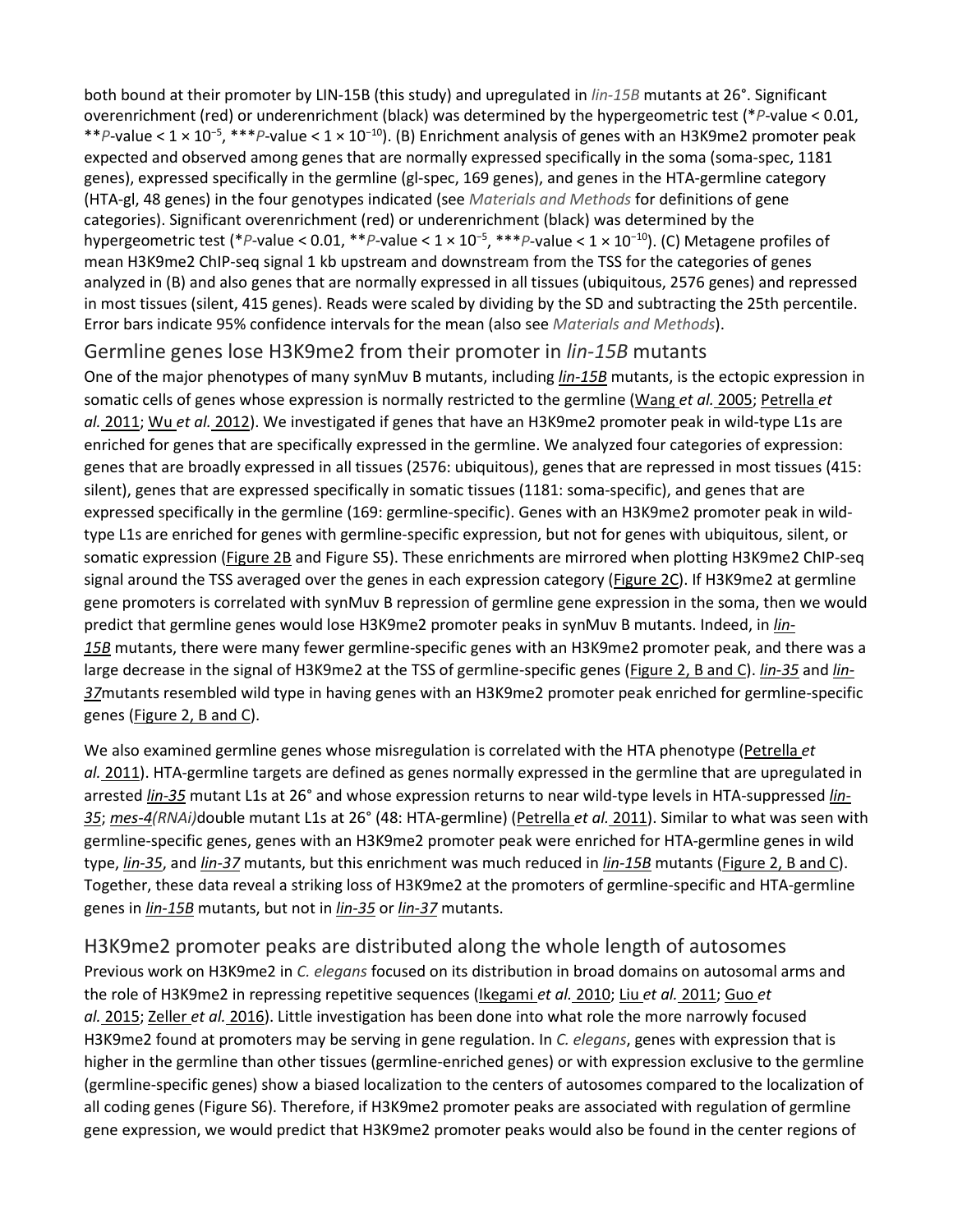chromosomes and not be biased toward arm localization. We compared the distributions along autosomes of genes with H3K9me2 in their gene body *vs.* at their promoter. In wild type, genes with H3K9me2 in their gene body demonstrated the previously reported pattern of H3K9me2 enrichment on autosomal arms compared to centers [\(Figure](https://www.genetics.org/content/212/1/125#F3) 3, A and B). For genes with an H3K9me2 gene body peak, all mutants showed the same autosomal arm bias as seen in wild type [\(Figure](https://www.genetics.org/content/212/1/125#F3) 3, A and B and Figure S7). In contrast, genes with an H3K9me2 promoter peak in wild type were more evenly distributed across autosomes, with weak or no depletion from autosomal centers [\(Figure](https://www.genetics.org/content/212/1/125#F3) 3, A and B). Notably, *[lin-15B](http://www.wormbase.org/db/get?name=WBGene00023497;class=Gene)* mutants showed reduction of H3K9me2 promoter peaks in the center of all autosomes [\(Figure](https://www.genetics.org/content/212/1/125#F3) 3, A and B), suggesting that [LIN-15B](http://www.wormbase.org/db/get?name=WBGene00023497;class=Gene) is needed for H3K9me2 localization at gene promoters in autosomal centers where germline genes are enriched. *[lin-35](http://www.wormbase.org/db/get?name=WBGene00003020;class=Gene)* mutants showed a distribution of genes with H3K9me2 at their promoter similar to wild type (Figure S7). *[lin-37](http://www.wormbase.org/db/get?name=WBGene00003022;class=Gene)* mutants were intermediate between *[lin-15B](http://www.wormbase.org/db/get?name=WBGene00023497;class=Gene)* and *[lin-35](http://www.wormbase.org/db/get?name=WBGene00003020;class=Gene)* mutants (Figure S7). H3K9me2 promoter peaks in chromosome centers in wild type represent a pattern not previously described for H3K9me2 in *C. elegans* and place H3K9me2 promoter peaks in mainly euchromatic regions where they may affect coding gene expression. Additionally, the loss of H3K9me2 from promoters in autosomal centers in *[lin-15B](http://www.wormbase.org/db/get?name=WBGene00023497;class=Gene)* mutants suggests that [LIN-15B](http://www.wormbase.org/db/get?name=WBGene00023497;class=Gene) plays a specific role in directing H3K9me2 to areas of the genome where there are fewer repeats and more coding genes, especially germline genes.



**Figure 3** Genes with an H3K9me2 promoter peak in wild-type L1s are not biased toward autosomal arms. (A) Binned distribution of genes with an H3K9me2 gene body or promoter peak at 20° in 200 kb windows across chromosome III in wild-type and *lin-15B* mutant L1s. (B) Enrichment analysis of genes with an H3K9me2 gene body peak or promoter peak expected by chance and observed in chromosome centers in wild-type and *lin-15B* mutant L1s. The expected number is based on the percentage of coding genes in the center *vs.* arm regions of each chromosome; the observed number is the number of genes in the chromosome centers at 20°. The locations of chromosome arm and center boundaries are from Liu et al. [\(2011\).](https://www.genetics.org/content/212/1/125#ref-31) Significant underenrichment (black) was determined by the hypergeometric test (\**P*-value < 0.01, \*\**P*-value < 1 × 10<sup>−</sup><sup>5</sup> , \*\*\**P*-value < 1 ×  $10^{-10}$ ).

#### Loss of H3K9me2 in mutants is associated with increased H3K4me3 on germline genes

Trimethylation of histone H3 on lysine 4 (H3K4me3) and lysine 36 (H3K36me3) are correlated with active gene expression (Liu *et al.* [2011;](https://www.genetics.org/content/212/1/125#ref-31) Ho *et al.* [2014;](https://www.genetics.org/content/212/1/125#ref-20) [Evans](https://www.genetics.org/content/212/1/125#ref-12) *et al.* 2016). Thus, we expected to see increases in H3K4me3 and H3K36me3 on germline genes in synMuv B mutants. Indeed, synMuv B mutants displayed increases in H3K4me3 and H3K36me3 on germline-expressed, germline-specific, and HTA-germline genes but not on other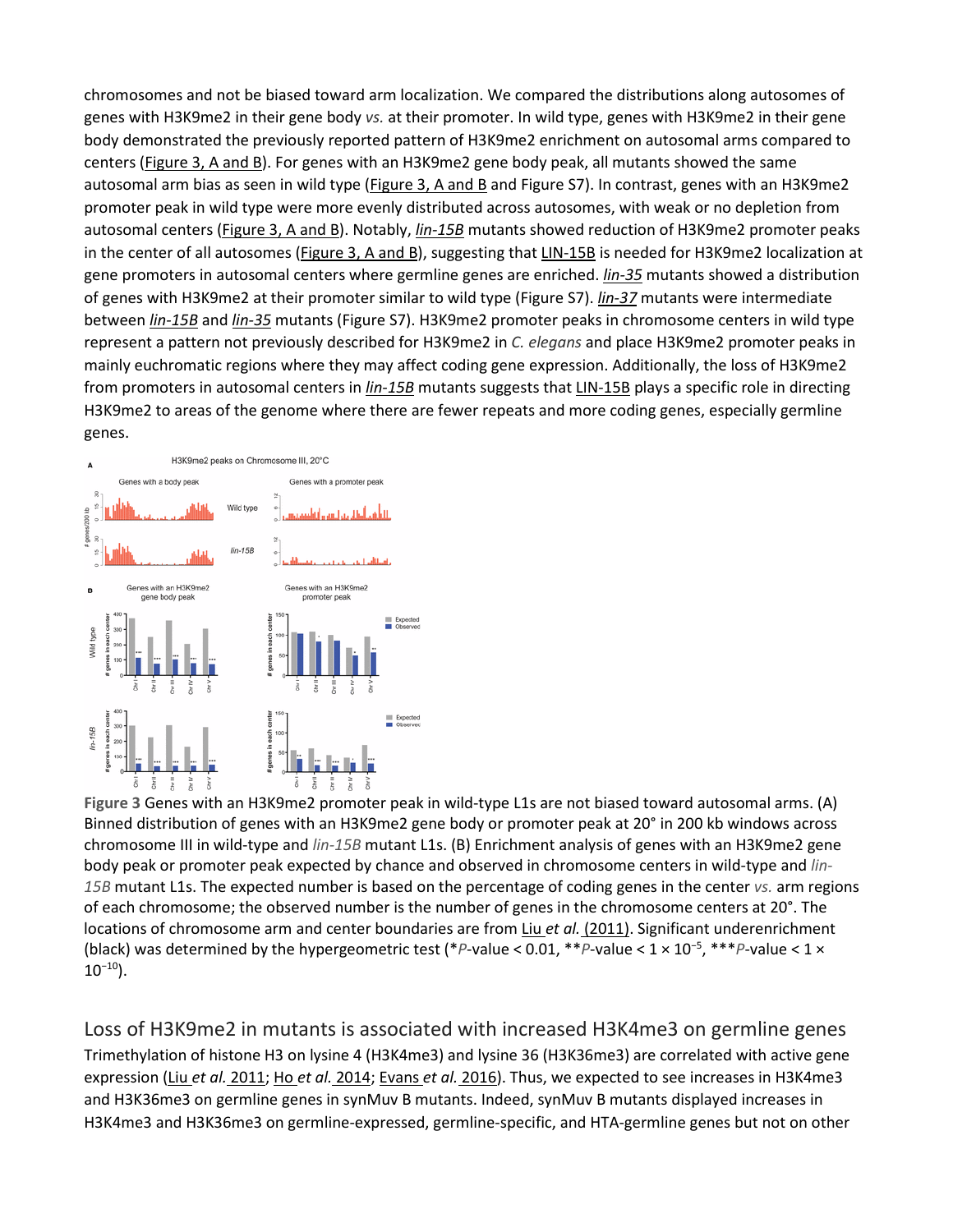categories of genes [\(Figure](https://www.genetics.org/content/212/1/125#F4) 4, Figure S8, and Figure S9). A total of 64% of genes (130 of 204, *P*-value < 1 × 10−28, hypergeometric test) with at least a 1.5-fold increase in H3K4me3 at their promoter in *[lin-15B](http://www.wormbase.org/db/get?name=WBGene00023497;class=Gene)* compared to wild type were found to be germline-expressed [\(Figure](https://www.genetics.org/content/212/1/125#F4) 4, B and C). Increased levels of H3K36me3 and, especially, H3K4me3 on germline-specific genes were observed at 20° and 26° in both *[lin-15B](http://www.wormbase.org/db/get?name=WBGene00023497;class=Gene)* and *[lin-35](http://www.wormbase.org/db/get?name=WBGene00003020;class=Gene)* mutants, but only at 26° in *[lin-37](http://www.wormbase.org/db/get?name=WBGene00003022;class=Gene)* mutants (Figure S8 and Figure S9). This is consistent with previous data showing that misexpression of germline genes in *[lin-37](http://www.wormbase.org/db/get?name=WBGene00003022;class=Gene)*mutants is more sensitive to temperature than in *[lin-15B](http://www.wormbase.org/db/get?name=WBGene00023497;class=Gene)* and *[lin-](http://www.wormbase.org/db/get?name=WBGene00003020;class=Gene)[35](http://www.wormbase.org/db/get?name=WBGene00003020;class=Gene)* mutants [\(Petrella](https://www.genetics.org/content/212/1/125#ref-38) *et al.* 2011). HTA-germline genes showed larger increases in H3K4me3 and H3K36me3 than germline-specific genes. This is expected as HTA-germline genes were defined partly by requiring these genes to be upregulated in *[lin-35](http://www.wormbase.org/db/get?name=WBGene00003020;class=Gene)* mutants [\(Petrella](https://www.genetics.org/content/212/1/125#ref-38) *et al.* 2011), while not all germline-specific genes are upregulated in synMuv B mutants. The increased levels of both H3K4me3 and H3K36me3 on germline-specific and HTAgermline genes in mutants is consistent with these genes being expressed at higher levels, most likely in a larger population of cells [*i.e.*, somatic cells in addition to the two primordial germ cells (PGCs)] in these mutants.



**Figure 4** H3K4me3 increases on germline genes that lose H3K9me2. (A) Metagene profiles of mean H3K4me3 ChIP-seq signal 1 kb upstream and downstream from the TSS for genes that show ubiquitous, silent, somaspecific, germline-specific, or HTA-germline expression at 20° (see *Materials and Methods* for definitions of gene categories). Horizontal dotted line is located at the highest level of reads over the TSS in wild type for genes in the germline-specific category. Reads were scaled by dividing by the SD and subtracting the 25th percentile. Error bars indicate 95% confidence intervals for the mean. (B and C) Scatter plots of log2 fold change of the H3K9me2 signal over the TSS in *lin-15B* mutant/wild type *vs.*log2 fold change of the H3K4me3 signal over the TSS in *lin-15B* mutant/wild type. The signal was calculated within 250 bp upstream and downstream of the TSS at 20°. (B) All coding genes and genes with ubiquitous, silent, soma-specific, germline-specific, or HTA-germline expression. (C) Genes upregulated in *lin-15B* mutants and germline-expressed genes. Dotted lines represent 1.5 fold cutoffs; the numbers of genes above and below the cutoffs are indicated. r values show the Pearson correlation between changes in H3K9me2 and changes in H3K4me3 for each set of genes.

We investigated if there is a correlation between loss from promoters of the repressive H3K9me2 chromatin modification and acquisition of H3K4me3, which is associated with gene activation. To compare those marks at promoters, we calculated the log2 fold change of the signal of each modification in *[lin-15B](http://www.wormbase.org/db/get?name=WBGene00023497;class=Gene)* mutant/wild type within 250 bp upstream and downstream of the TSS. A higher histone modification signal in *[lin-15B](http://www.wormbase.org/db/get?name=WBGene00023497;class=Gene)*mutants than wild type would result in a positive log2 fold change; a lower histone modification signal in *[lin-15B](http://www.wormbase.org/db/get?name=WBGene00023497;class=Gene)* mutants than wild type would result in a negative log2 fold change. In *[lin-15B](http://www.wormbase.org/db/get?name=WBGene00023497;class=Gene)* mutants, 25% of all genes (122 of 448) that had at least a 1.5-fold reduction of H3K9me2 promoter signal also had at least a 1.5-fold increase of H3K4me3 promoter signal [\(Figure](https://www.genetics.org/content/212/1/125#F4) 4B). Strikingly, 40% of germline-specific (6 of 15) and 75% of HTA-germline genes (12 of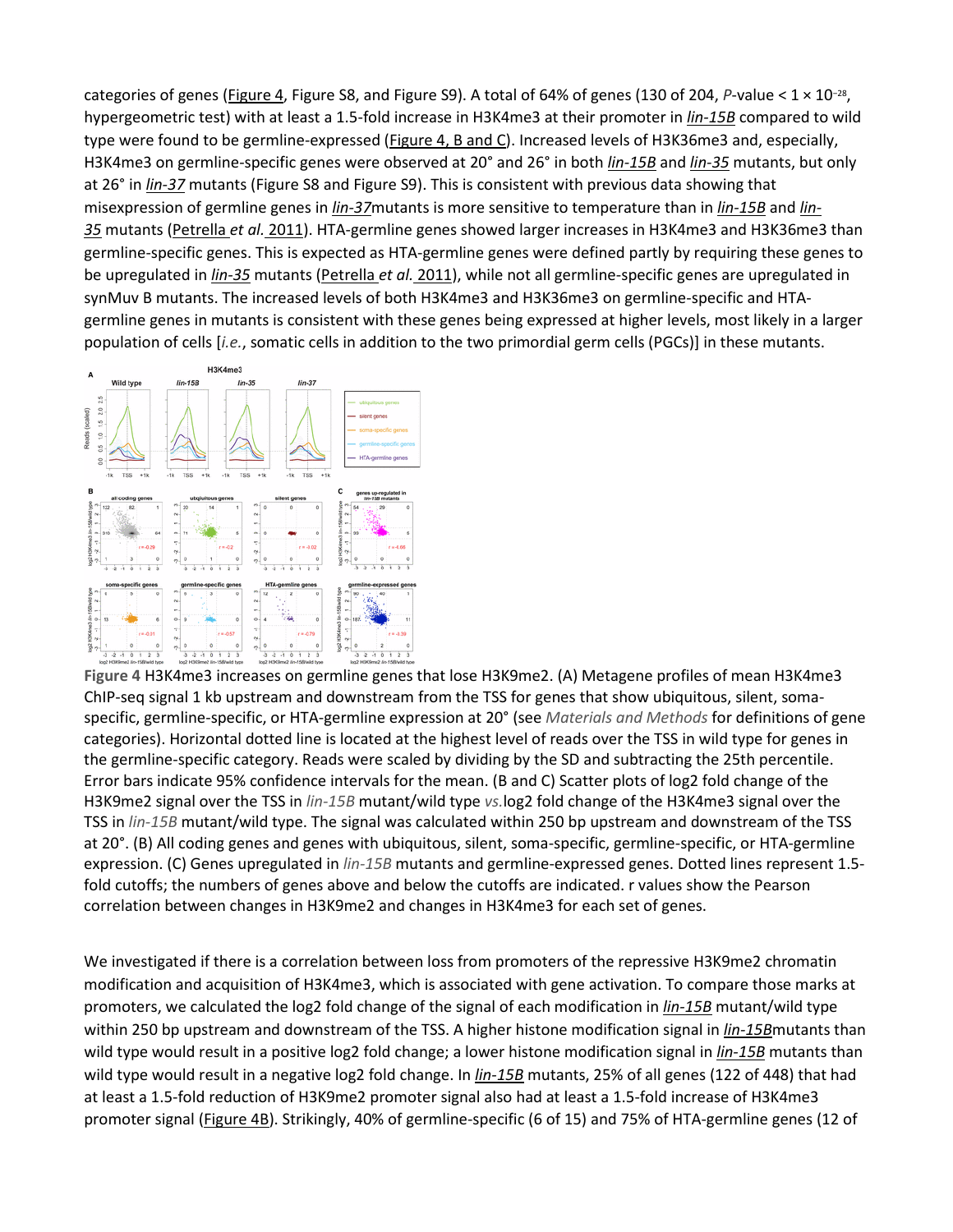16) that had reduced H3K9me2 promoter signal also had increased H3K4me3 promoter signal [\(Figure](https://www.genetics.org/content/212/1/125#F4) 4B). We investigated if more of the 122 genes that showed reduced H3K9me2 and increased H3K4me3 promoter signal in *[lin-15B](http://www.wormbase.org/db/get?name=WBGene00023497;class=Gene)* mutants had an indication of being germline-expressed and regulated by synMuv B mutants. We found that 74% (90 of 122, *P*-value < 1 × 10−27) of those genes have evidence of being germline-expressed [\(Reinke](https://www.genetics.org/content/212/1/125#ref-43) *et al.* 2004; [Wang](https://www.genetics.org/content/212/1/125#ref-57) *et al.* 2009) and 44% (54 of 122, *P*-value < 1 × 10−31) are upregulated in *[lin-15B](http://www.wormbase.org/db/get?name=WBGene00023497;class=Gene)* mutants [\(Petrella](https://www.genetics.org/content/212/1/125#ref-38) *et al.* 2011). The same analysis of genes that have a concurrent loss of H3K9me2 and gain of H3K4me3 in *[lin-35](http://www.wormbase.org/db/get?name=WBGene00003020;class=Gene)* and *[lin-37](http://www.wormbase.org/db/get?name=WBGene00003022;class=Gene)* mutants compared to wild type showed similar but muted trends as observed in *[lin-](http://www.wormbase.org/db/get?name=WBGene00023497;class=Gene)[15B](http://www.wormbase.org/db/get?name=WBGene00023497;class=Gene)* mutants (Figure S10). However, unlike in *[lin-15B](http://www.wormbase.org/db/get?name=WBGene00023497;class=Gene)* mutants, there was a subset of genes that in *[lin-35](http://www.wormbase.org/db/get?name=WBGene00003020;class=Gene)* and *[lin-](http://www.wormbase.org/db/get?name=WBGene00003022;class=Gene)[37](http://www.wormbase.org/db/get?name=WBGene00003022;class=Gene)* mutants displayed increased H3K4me3 promoter signal without reduced H3K9me2 promoter signal (Figure S10). Because we did not observe H3K9me2 at the promoter of these genes in wild type, we surmise that repression of this subset of genes in wild type does not depend on H3K9me2 at their promoter. Altogether, the germline genes that have enrichment of H3K9me2 at their promoter in wild type lose that enrichment when upregulated in any of the three mutants.

#### Global loss of H3K9me2 leads to phenotypes similar to *lin-15B* and DREAM complex mutants

To investigate if loss of H3K9me2 promoter localization plays an important role in *[lin-15B](http://www.wormbase.org/db/get?name=WBGene00023497;class=Gene)* mutant phenotypes, we analyzed mutants for the histone methyltransferases (HMTs) responsible for H3K9 methylation. Loss of these HMTs leads to a global loss of all H3K9 methylation [\(Towbin](https://www.genetics.org/content/212/1/125#ref-54) *et al.* 2012; [Garrigues](https://www.genetics.org/content/212/1/125#ref-16) *et al.* 2015), which may phenocopy *[lin-15B](http://www.wormbase.org/db/get?name=WBGene00023497;class=Gene)* mutants. H3K9 methylation in *C. elegans* embryos is catalyzed by two HMTs, [MET-2](http://www.wormbase.org/db/get?name=WBGene00019883;class=Gene) and [SET-](http://www.wormbase.org/db/get?name=WBGene00012802;class=Gene)[25,](http://www.wormbase.org/db/get?name=WBGene00012802;class=Gene) which primarily catalyze H3K9me1/2 and H3K9me3, respectively [\(Towbin](https://www.genetics.org/content/212/1/125#ref-54) *et al.* 2012). If loss of H3K9 methylation is associated with ectopic germline gene expression and the HTA phenotype, we would expect that *[met-2](http://www.wormbase.org/db/get?name=WBGene00019883;class=Gene)* and *[set-25](http://www.wormbase.org/db/get?name=WBGene00012802;class=Gene)*mutants would show these phenotypes. *[set-25](http://www.wormbase.org/db/get?name=WBGene00012802;class=Gene)* single mutants, which lose H3K9me3, showed neither an HTA phenotype nor an ectopic germline gene expression phenotype, as assessed by staining for the germline-specific protein [PGL-1](http://www.wormbase.org/db/get?name=WBGene00003992;class=Gene) [\(Figure](https://www.genetics.org/content/212/1/125#F5) 5, A and B). Therefore, H3K9me3 does not appear to be important for repression of germline genes in the soma. In contrast, *[met-2](http://www.wormbase.org/db/get?name=WBGene00019883;class=Gene)* single mutants, which lose 80–90% of H3K9me2 and ∼70% of H3K9me3 [\(Towbin](https://www.genetics.org/content/212/1/125#ref-54) *et al.* 2012), displayed ∼80% larval arrest around the L3 stage at 26°, but no larval arrest at 24° [\(Figure](https://www.genetics.org/content/212/1/125#F5) 5A). Thus, *[met-2](http://www.wormbase.org/db/get?name=WBGene00019883;class=Gene)* mutants show an HTA phenotype similar to but weaker than *[lin-15B](http://www.wormbase.org/db/get?name=WBGene00023497;class=Gene)* mutants [\(Figure](https://www.genetics.org/content/212/1/125#F5) 5A; [Petrella](https://www.genetics.org/content/212/1/125#ref-38) *et al.* 2011). We also observed ectopic expression of [PGL-1](http://www.wormbase.org/db/get?name=WBGene00003992;class=Gene) in *[met-](http://www.wormbase.org/db/get?name=WBGene00019883;class=Gene)[2](http://www.wormbase.org/db/get?name=WBGene00019883;class=Gene)* mutants at 26° similar to *[lin-15B](http://www.wormbase.org/db/get?name=WBGene00023497;class=Gene)*mutants, with the [PGL-1](http://www.wormbase.org/db/get?name=WBGene00003992;class=Gene) protein being primarily cytoplasmic and diffuse in intestinal cells [\(Figure](https://www.genetics.org/content/212/1/125#F5) 5B). To test if the remaining 10–20% of H3K9me2 catalyzed by [SET-25](http://www.wormbase.org/db/get?name=WBGene00012802;class=Gene) in *[met-2](http://www.wormbase.org/db/get?name=WBGene00019883;class=Gene)* mutants [\(Towbin](https://www.genetics.org/content/212/1/125#ref-54) *et al.* 2012) partially represses germline gene expression in somatic cells, we analyzed *[met-2](http://www.wormbase.org/db/get?name=WBGene00019883;class=Gene) [set-](http://www.wormbase.org/db/get?name=WBGene00012802;class=Gene)[25](http://www.wormbase.org/db/get?name=WBGene00012802;class=Gene)* double mutants, which have been shown to completely lack H3K9 methylation during embryonic stages [\(Towbin](https://www.genetics.org/content/212/1/125#ref-54) *et al.* 2012; [Garrigues](https://www.genetics.org/content/212/1/125#ref-16) *et al.* 2015). Consistent with residual [SET-25-](http://www.wormbase.org/db/get?name=WBGene00012802;class=Gene)mediated H3K9me2 serving a role in repression of germline genes in somatic cells, *[met-2](http://www.wormbase.org/db/get?name=WBGene00019883;class=Gene) [set-25](http://www.wormbase.org/db/get?name=WBGene00012802;class=Gene)* double mutants showed significantly enhanced larval arrest at 26° when compared to *[met-2](http://www.wormbase.org/db/get?name=WBGene00019883;class=Gene)* single mutants [\(Figure](https://www.genetics.org/content/212/1/125#F5) 5A). Similar to *[lin-15B](http://www.wormbase.org/db/get?name=WBGene00023497;class=Gene)*, *[lin-35](http://www.wormbase.org/db/get?name=WBGene00003020;class=Gene)*, and *[lin-](http://www.wormbase.org/db/get?name=WBGene00003022;class=Gene)[37](http://www.wormbase.org/db/get?name=WBGene00003022;class=Gene)* mutants, *[met-2](http://www.wormbase.org/db/get?name=WBGene00019883;class=Gene) [set-25](http://www.wormbase.org/db/get?name=WBGene00012802;class=Gene)* double mutants did not show increased larval arrest at 24°. Ectopic [PGL-1](http://www.wormbase.org/db/get?name=WBGene00003992;class=Gene) in *[met-2](http://www.wormbase.org/db/get?name=WBGene00019883;class=Gene) [set-](http://www.wormbase.org/db/get?name=WBGene00012802;class=Gene)[25](http://www.wormbase.org/db/get?name=WBGene00012802;class=Gene)*double mutants at 26° was similar to that seen in *[met-2](http://www.wormbase.org/db/get?name=WBGene00019883;class=Gene)* single mutants [\(Figure](https://www.genetics.org/content/212/1/125#F5) 5B). Altogether, our results show that a global loss of H3K9me2 phenocopies both the HTA and ectopic germline gene expression seen in synMuv B mutants.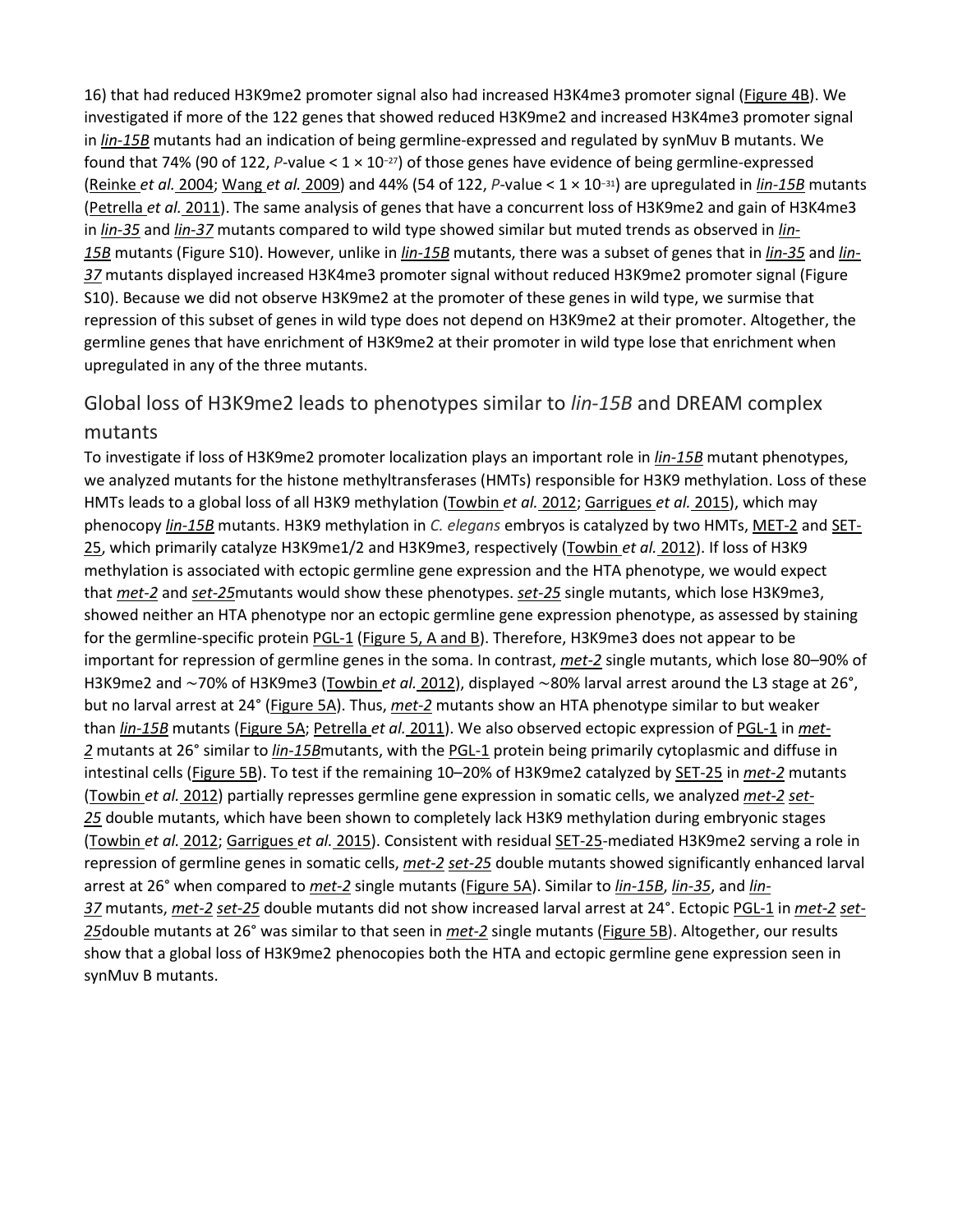

**Figure 5** Complete loss of H3K9me2 during development phenocopies synMuv B mutants. (A) The percentage of F1 animals that arrested before the L4 larval stage was assessed for all genotypes indicated after parent hermaphrodites were upshifted from 20° to 24° or 26°. (B) Assessment of ectopic expression of PGL-1 in L1 animals at 26°. Yellow asterisks indicate the two primordial germ cells in which PGL-1 is solely expressed in wild type. Arrowheads indicate ectopic perinuclear punctate PGL-1 in intestinal cells. Arrows indicate ectopic punctate PGL-1 that is not perinuclear. Bar, 10 µm.

One of the known proteins that binds to methylated H3K9 to create a repressive chromatin environment is HP1 [\(Couteau](https://www.genetics.org/content/212/1/125#ref-7) *et al.* 2002; [Nestorov](https://www.genetics.org/content/212/1/125#ref-37) *et al.* 2013; [Garrigues](https://www.genetics.org/content/212/1/125#ref-16) *et al.*2015). In *C. elegans* there are two HP1 homologs, [HPL-](http://www.wormbase.org/db/get?name=WBGene00001995;class=Gene)[1](http://www.wormbase.org/db/get?name=WBGene00001995;class=Gene) and [HPL-2.](http://www.wormbase.org/db/get?name=WBGene00001996;class=Gene) *[hpl-2](http://www.wormbase.org/db/get?name=WBGene00001996;class=Gene)* is a synMuv B gene. *[hpl-2](http://www.wormbase.org/db/get?name=WBGene00001996;class=Gene)* mutants display a variety of phenotypes including HTA and ectopic germline gene expression in the soma [\(Figure](https://www.genetics.org/content/212/1/125#F5) 5) [\(Couteau](https://www.genetics.org/content/212/1/125#ref-7) *et al.* 2002; [Petrella](https://www.genetics.org/content/212/1/125#ref-38) *et al.* 2011), while *[hpl-1](http://www.wormbase.org/db/get?name=WBGene00001995;class=Gene)* mutants generally lack observable phenotypes [\(Schott](https://www.genetics.org/content/212/1/125#ref-46) *et al.* 2006). Therefore, we compared genes with H3K9me2 promoter peaks with previously published data on genes bound by [HPL-2](http://www.wormbase.org/db/get?name=WBGene00001996;class=Gene) in embryos [\(Garrigues](https://www.genetics.org/content/212/1/125#ref-16) *et al.* 2015). We confirmed that most of the genes with an H3K9me2 promoter peak in our L1 wild-type samples also have such a peak in wild-type embryos (Figure S11A). We found that genes with an H3K9me2 promoter peak in wild type that is lost in *[lin-15B](http://www.wormbase.org/db/get?name=WBGene00023497;class=Gene)* mutants are enriched for promoter-bound [HPL-2](http://www.wormbase.org/db/get?name=WBGene00001996;class=Gene) (Figure S11). Additionally, the 122 genes that have decreased H3K9me2 and increased H3K4me3 in *[lin-15B](http://www.wormbase.org/db/get?name=WBGene00023497;class=Gene)* mutants as compared to wild type are enriched for promoter-bound **[HPL-2](http://www.wormbase.org/db/get?name=WBGene00001996;class=Gene)** (Figure S11). These data suggest that HPL-2 binding may contribute to regulation of germline genes that are repressed in somatic cells through an H3K9me2 promoter peak. However, we noted differences in the pattern of [PGL-1a](http://www.wormbase.org/db/get?name=WBGene00003992;class=Gene)ccumulation in the soma of *[hpl-2](http://www.wormbase.org/db/get?name=WBGene00001996;class=Gene)* mutants compared to either *[lin-](http://www.wormbase.org/db/get?name=WBGene00023497;class=Gene)[15B](http://www.wormbase.org/db/get?name=WBGene00023497;class=Gene)* or *[met-2](http://www.wormbase.org/db/get?name=WBGene00019883;class=Gene) [set-25](http://www.wormbase.org/db/get?name=WBGene00012802;class=Gene)*mutants; 75% (15/20) of *[hpl-2](http://www.wormbase.org/db/get?name=WBGene00001996;class=Gene)* mutant L1s displayed intestinal [PGL-1](http://www.wormbase.org/db/get?name=WBGene00003992;class=Gene) staining that was perinuclear and punctate, reminiscent of [PGL-1](http://www.wormbase.org/db/get?name=WBGene00003992;class=Gene) staining in the germline [\(Figure](https://www.genetics.org/content/212/1/125#F5) 5B) [\(Petrella](https://www.genetics.org/content/212/1/125#ref-38) *et al.* 2011; [Wu](https://www.genetics.org/content/212/1/125#ref-60) *et al.* [2012\)](https://www.genetics.org/content/212/1/125#ref-60). In contrast, none of the *[lin-15B](http://www.wormbase.org/db/get?name=WBGene00023497;class=Gene)*, *[met-2](http://www.wormbase.org/db/get?name=WBGene00019883;class=Gene)*, or *[met-2](http://www.wormbase.org/db/get?name=WBGene00019883;class=Gene) [set-25](http://www.wormbase.org/db/get?name=WBGene00012802;class=Gene)* mutants analyzed (*n* = 19–20) displayed that pattern of intestinal staining [\(Figure](https://www.genetics.org/content/212/1/125#F5) 5B), unlike the previously published analysis of *[met-2](http://www.wormbase.org/db/get?name=WBGene00019883;class=Gene)* (Wu *et al.* [2012\)](https://www.genetics.org/content/212/1/125#ref-60). These differences in the pattern of ectopic [PGL-1](http://www.wormbase.org/db/get?name=WBGene00003992;class=Gene) suggest that loss of H3K9me2 either at a subset of genes in *[lin-](http://www.wormbase.org/db/get?name=WBGene00023497;class=Gene)[15B](http://www.wormbase.org/db/get?name=WBGene00023497;class=Gene)* mutants or globally in *[met-2](http://www.wormbase.org/db/get?name=WBGene00019883;class=Gene) [set-25](http://www.wormbase.org/db/get?name=WBGene00012802;class=Gene)* mutants is not equivalent to loss of [HPL-2.](http://www.wormbase.org/db/get?name=WBGene00001996;class=Gene)

#### **Discussion**

Repression of germline gene expression in the soma is vital, as loss of germline gene repression is a hallmark of various disease states including cancer. Investigating the changes to chromatin that occur when germline genes are misexpressed in the somatic cells of mutants is a first step in understanding the mechanisms that repress germline genes to protect somatic fates and development. Here, we investigated the changes to histone modifications that occur in a subset of *C. elegans* synMuv B mutants that misexpress germline genes in the soma. We defined a new localization pattern for the repressive histone modification H3K9me2 in wild type, at the promoter of coding genes; unlike the previously described broad domains of H3K9me2, promoter peaks of H3K9me2 are not enriched on autosomal arms (Liu *et al.* [2011;](https://www.genetics.org/content/212/1/125#ref-31) [Garrigues](https://www.genetics.org/content/212/1/125#ref-16) *et al.* 2015; [Evans](https://www.genetics.org/content/212/1/125#ref-12) *et al.* 2016; [Ahringer](https://www.genetics.org/content/212/1/125#ref-1) and [Gasser](https://www.genetics.org/content/212/1/125#ref-1) 2018). Promoter enrichment of H3K9me2 in autosomal centers provides a new regulatory role for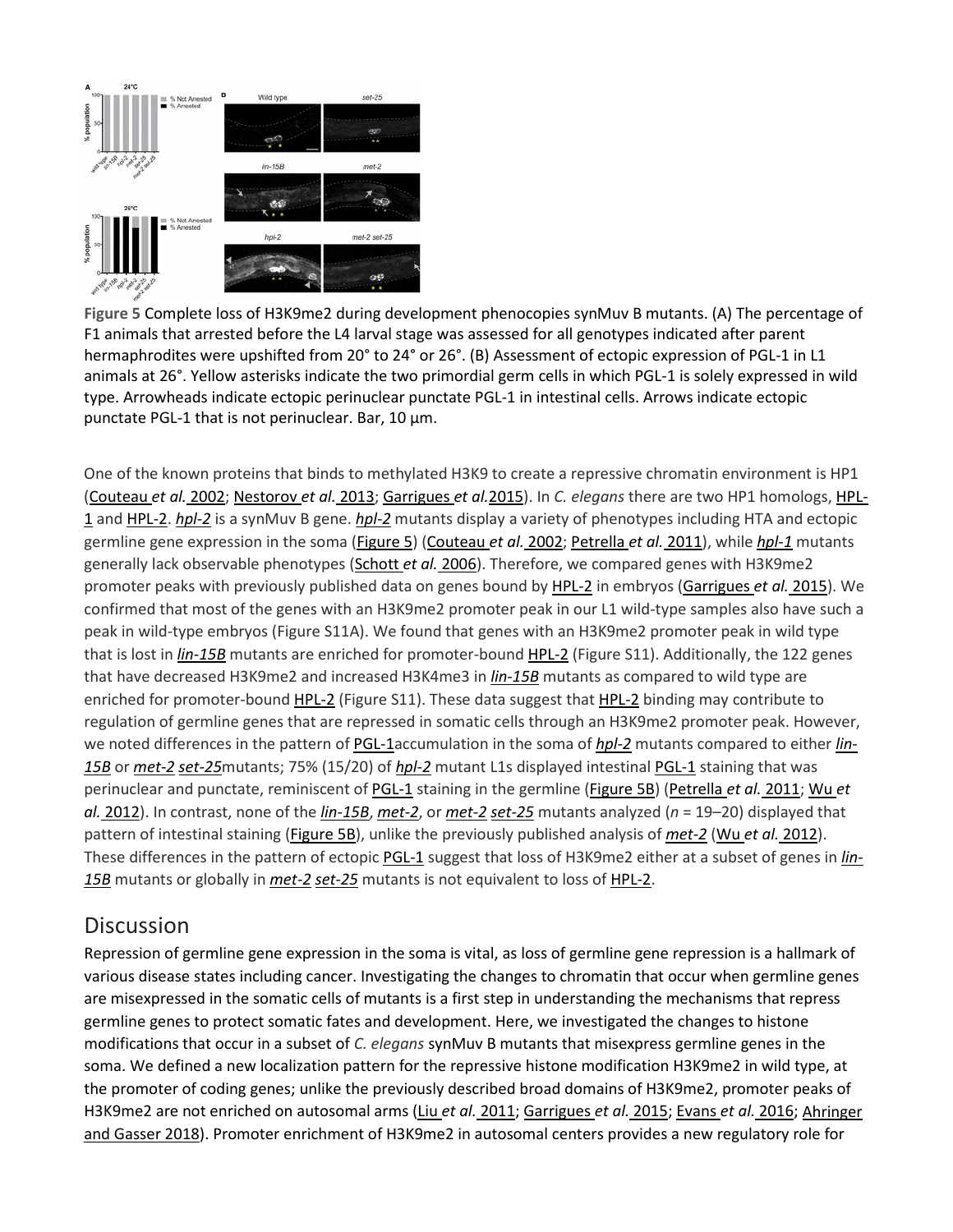H3K9me2, in addition to its well-described regulation of repetitive elements on autosomal arms. We also found that, in wild-type somatic cells, genes with an H3K9me2 promoter peak are enriched for genes expressed specifically in the germline and genes that are synMuv B targets. The localization of H3K9me2 to germline genes and synMuv B targets is disrupted strongly in *[lin-15B](http://www.wormbase.org/db/get?name=WBGene00023497;class=Gene)* mutants and weakly in DREAM complex mutants. We additionally showed that loss of H3K9me2 but not H3K9me3 phenocopies synMuv B mutants. Our data implicate H3K9me2 promoter enrichment as an important aspect of repression of germline gene expression in somatic cells.

There is strong evidence that a memory of gene expression/repression and associated chromatin modifications are transmitted from the parental germline to the developing embryo [\(Furuhashi](https://www.genetics.org/content/212/1/125#ref-15) *et al.* 2010; [Rechtsteiner](https://www.genetics.org/content/212/1/125#ref-41) *et al.* [2010;](https://www.genetics.org/content/212/1/125#ref-41) Zenk *et al.* [2017;](https://www.genetics.org/content/212/1/125#ref-62) [Tabuchi](https://www.genetics.org/content/212/1/125#ref-53) *et al.*2018). For example, genes that were expressed in the germline continue to be marked with MES-4-generated H3K36me3 in embryos, even in the absence of ongoing transcription in embryos [\(Furuhashi](https://www.genetics.org/content/212/1/125#ref-15) *et al.* 2010; [Rechtsteiner](https://www.genetics.org/content/212/1/125#ref-41) *et al.* 2010; [Kreher](https://www.genetics.org/content/212/1/125#ref-26) *et al.*2018). It is thought that H3K36me3 marks these genes for re-expression in the germline during postembryonic development. How then are germline genes repressed properly in somatic tissues when those tissues inherit germline genes with marks of active expression that potentially set those genes up for re-expression? Our data, along with other recent work, strongly implicate deposition of H3K9me2 at the proper time in development as necessary to create proper patterns of repressive chromatin in differentiating somatic cells. In *C. elegans*, H3K9me2 and H3K9me3 levels are very low in the nuclei of early stage embryos, and only start to accumulate when cells are transitioning from early embryogenesis to midembryogenesis at about the 50-cell stage [\(Mutlu](https://www.genetics.org/content/212/1/125#ref-36) *et al.* 2018). This is in part driven by the nuclear import of an active [MET-2c](http://www.wormbase.org/db/get?name=WBGene00019883;class=Gene)omplex that catalyzes conversion of H3K9me1 to H3K9me2. The timing of [MET-2i](http://www.wormbase.org/db/get?name=WBGene00019883;class=Gene)mport just precedes the stage in embryogenesis when zygotic transcription is upregulated and when tissue-specific expression patterns emerge [\(Spencer](https://www.genetics.org/content/212/1/125#ref-51) *et al.* 2011; Levin *et al.* [2012;](https://www.genetics.org/content/212/1/125#ref-30) [Robertson](https://www.genetics.org/content/212/1/125#ref-44) and Lin 2015; [Mutlu](https://www.genetics.org/content/212/1/125#ref-36) *et al.* 2018). Concurrent with [MET-2im](http://www.wormbase.org/db/get?name=WBGene00019883;class=Gene)port and increased global H3K9 methylation is the creation of regions of compact chromatin within the nucleus [\(Mutlu](https://www.genetics.org/content/212/1/125#ref-36) *et al.* 2018). In support of the role of synMuv B proteins in the timing of chromatin compaction during embryogenesis, the formation of compact chromatin is delayed in *[lin-15B](http://www.wormbase.org/db/get?name=WBGene00023497;class=Gene)*, and *[lin-](http://www.wormbase.org/db/get?name=WBGene00003020;class=Gene)[35](http://www.wormbase.org/db/get?name=WBGene00003020;class=Gene)* mutants [\(Costello](https://www.genetics.org/content/212/1/125#ref-5) *et al.* 2019). Developmental chromatin compaction likely plays a role in lineage-specific gene repression and is proposed to be driven at least in part by H3K9 methylation. Our data suggest that loss of H3K9me2, either through loss of the [MET-2](http://www.wormbase.org/db/get?name=WBGene00019883;class=Gene) and [SET-25](http://www.wormbase.org/db/get?name=WBGene00012802;class=Gene) HMTs that catalyze the mark or through loss of proper localization of H3K9me2 to germline genes in *[lin-15B](http://www.wormbase.org/db/get?name=WBGene00023497;class=Gene)* mutants, leads to misexpression of germline genes in somatic cells. We hypothesize that specific localization of H3K9me2 to germline gene promoters facilitated by [LIN-15B](http://www.wormbase.org/db/get?name=WBGene00023497;class=Gene) is an important aspect of resetting the chromatin landscape of germline genes to prevent their expression in somatic lineages.

A striking aspect of our findings is the difference in changes to promoter-enriched H3K9me2 between *[lin-](http://www.wormbase.org/db/get?name=WBGene00023497;class=Gene)*[15B](http://www.wormbase.org/db/get?name=WBGene00023497;class=Gene) mutants and DREAM complex mutants. It was previously proposed, based on phenotype analysis, that [LIN-](http://www.wormbase.org/db/get?name=WBGene00023497;class=Gene)[15B](http://www.wormbase.org/db/get?name=WBGene00023497;class=Gene) is a member of the DREAM complex (Wu *et al.* [2012\)](https://www.genetics.org/content/212/1/125#ref-60). Our data indicate that, although [LIN-15B](http://www.wormbase.org/db/get?name=WBGene00023497;class=Gene) binds to and represses many of the same genes as the DREAM complex, its molecular function at those genes is probably distinct. The proposed DNA-binding domain of [LIN-15B](http://www.wormbase.org/db/get?name=WBGene00023497;class=Gene) may allow it to be independently recruited to similar targets as the DREAM complex, where the two may function together to repress genes. This scenario has implications for regulation of gene expression in the germline as well as in the soma. Recent work from the Seydoux laboratory has implicated the loss of [LIN-15B](http://www.wormbase.org/db/get?name=WBGene00023497;class=Gene) protein in the germline as important for germline development (Lee *et al.* [2017\)](https://www.genetics.org/content/212/1/125#ref-29). Maternally provided [LIN-15B](http://www.wormbase.org/db/get?name=WBGene00023497;class=Gene) is normally removed from the PGCs, while DREAM components are not (Lee *et al.* [2017\)](https://www.genetics.org/content/212/1/125#ref-29). Our work suggests that loss of [LIN-15B](http://www.wormbase.org/db/get?name=WBGene00023497;class=Gene) from the PGCs may protect essential germline genes from being H3K9 methylated and repressed in those cells. How the different synMuv B complexes work together to fully repress germline genes in somatic cells is still an open question. The establishment of H3K9me2 may be an initiating step in germline gene repression, or may be one aspect of a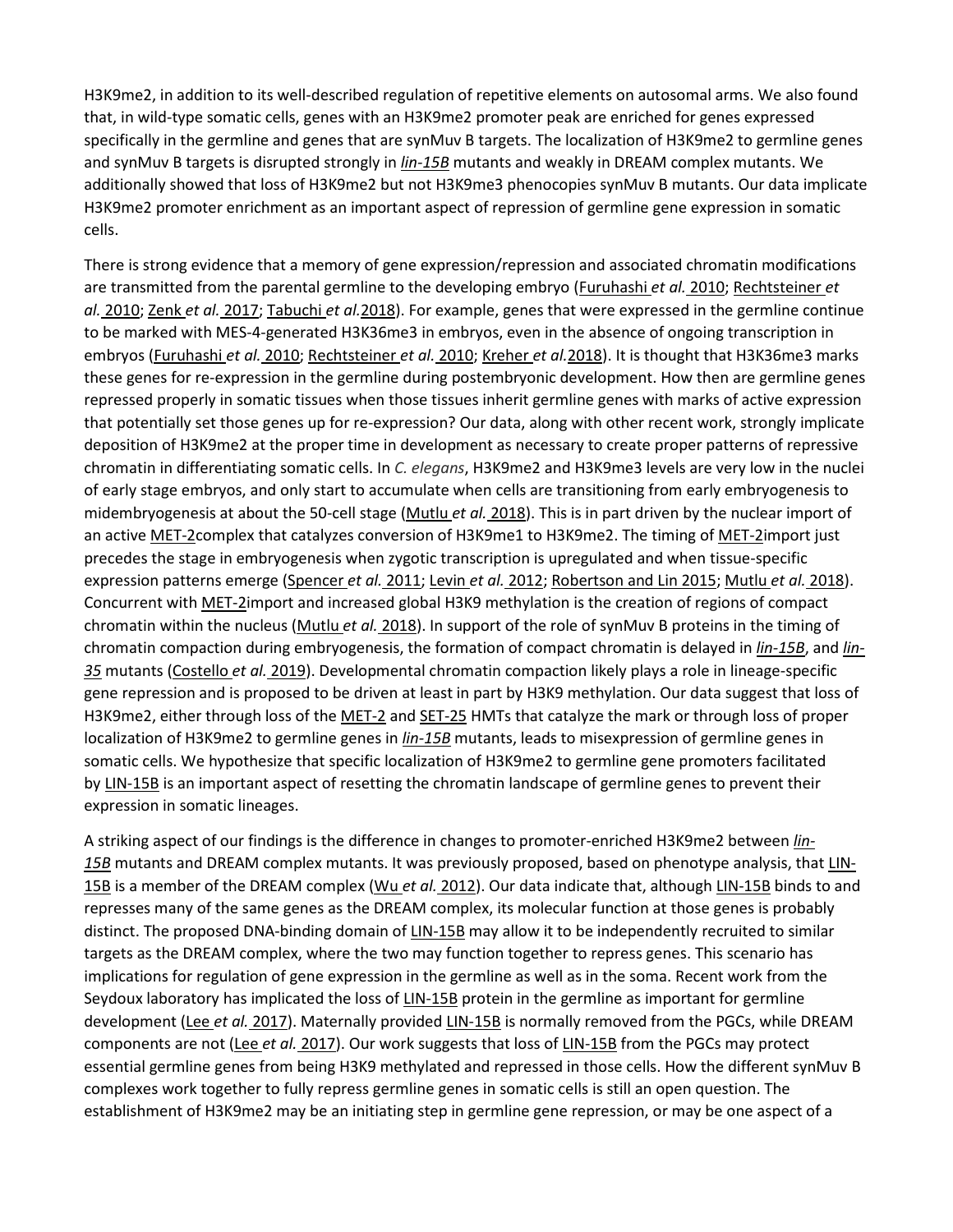series of redundant steps necessary to repress germline genes. Analysis of the order and dependency of [MET-](http://www.wormbase.org/db/get?name=WBGene00019883;class=Gene)[2,](http://www.wormbase.org/db/get?name=WBGene00019883;class=Gene) [LIN-15B,](http://www.wormbase.org/db/get?name=WBGene00023497;class=Gene) and the DREAM complex binding to germline genes is necessary to address these questions.

The work presented here focuses on a subset of germline genes that are regulated through the [LIN-](http://www.wormbase.org/db/get?name=WBGene00023497;class=Gene)[15B/](http://www.wormbase.org/db/get?name=WBGene00023497;class=Gene)H3K9me2/DREAM complex pathway. Although this pathway may regulate only a subset of genes in this way, the repercussions to development are clear: organisms defective in this regulation cannot thrive in the face of challenges (*e.g.*, high temperature) when somatic fates are compromised. Recent work in *Drosophila*underscores the importance of H3K9 methylation in repression of a subset of coding genes to maintain proper cell fate. In the *Drosophila* ovary, loss of H3K9me3 leads to upregulation of testis-specific transcripts, and changes the fate of ovarian germ cells, leading to sterility [\(Smolko](https://www.genetics.org/content/212/1/125#ref-48) *et al.* 2018). As in *C. elegans*, prior investigations of H3K9 methylation loss in *Drosophila* had focused primarily on upregulation of repetitive elements [\(Rangan](https://www.genetics.org/content/212/1/125#ref-39) *et al.* 2011; [Wang](https://www.genetics.org/content/212/1/125#ref-58) *et al.* 2011; Guo *et al.* [2015;](https://www.genetics.org/content/212/1/125#ref-18) [Zeller](https://www.genetics.org/content/212/1/125#ref-61) *et al.* 2016). However, it is clear that H3K9me2/3 loss leading to upregulation of small sets of coding genes in a tissue-specific manner can have profound effects on cell fate and function. As more studies investigate the roles of H3K9me2/3 in repression of coding genes, it seems likely that new pathways will be uncovered that are necessary to create different patterns of H3K9me2/3 in different tissues for maintenance of proper cell fate.

The expression of germline genes in somatic tissues leads to a variety of adverse consequences in diverse animal species. These include L1 starvation and reduced apoptosis during development in *C. elegans* synMuv B mutants, tumor formation in *Drosophila l(3)mbt* mutants, and poor outcomes in human tumors that express germline genes (Janic *et al.* [2010;](https://www.genetics.org/content/212/1/125#ref-22) [Petrella](https://www.genetics.org/content/212/1/125#ref-38) *et al.* 2011; [Whitehurst](https://www.genetics.org/content/212/1/125#ref-59) 2014; [Al-Amin](https://www.genetics.org/content/212/1/125#ref-2) *et al.* 2016). Thus, there is a need across species to repress germline gene expression in the soma to facilitate proper development and somatic function. Our data suggest that repression of germline genes during development in somatic tissues through H3K9me2 may be a conserved mechanism. As in *C. elegans* embryonic somatic cells, mammalian ES cells also repress expression of germline genes [\(Blaschke](https://www.genetics.org/content/212/1/125#ref-3) *et al.* 2013). Mouse ES cells have been shown to lose repression of germline genes when H3K9me2 marking of those genes is compromised by either Vitamin C treatment or knock-down of Max (myc-associate factor X) [\(Blaschke](https://www.genetics.org/content/212/1/125#ref-3) *et al.* 2013; [Maeda](https://www.genetics.org/content/212/1/125#ref-32) *et al.* 2013; [Sekinaka](https://www.genetics.org/content/212/1/125#ref-47) *et al.* [2016;](https://www.genetics.org/content/212/1/125#ref-47) [Ebata](https://www.genetics.org/content/212/1/125#ref-9) *et al.* 2017). The conservation of H3K9me2 on germline genes, and its role in repressing those genes in developing somatic lineages, may represent an ancient regulatory role for H3K9me2. Since in both *C. elegans* and *Drosophila*, repression of germline genes in the soma is through complexes known to interact with chromatin (Janic *et al.* [2010;](https://www.genetics.org/content/212/1/125#ref-22) [Petrella](https://www.genetics.org/content/212/1/125#ref-38) *et al.* 2011; Wu *et al.* [2012\)](https://www.genetics.org/content/212/1/125#ref-60), it will be interesting to investigate if ectopic expression of germline genes in human somatic tumors is due to loss of these conserved complexes. Finally, not all germline genes, but only a specific subset, are ectopically expressed in these models. Why only certain germline genes are vulnerable to misexpression, if those genes are the same across species, and which cellular processes are disrupted as a result of germline gene misexpression singularly or as a group, are open questions. Further investigation could have broad implications for understanding conserved basic chromatin mechanisms and therapeutic targets for cancer treatment.

# Acknowledgments

Many thanks to Anita Manogaran for comments and discussion of the manuscript. Some strains were provided by the Caenorhabditis Genetics Center (CGC), which is funded by National Institutes of Health (NIH) Office of Research Infrastructure Programs (P40 OD010440). This work used the Vincent J. Coates Genomics Sequencing Laboratory at University of California (UC) Berkeley, supported by NIH S10 OD018174 Instrumentation Grant. This work was supported by a NIH grants R00GM98436 and R15GM122005 to L.N.P. and NIH grant R01GM34059 to S.S.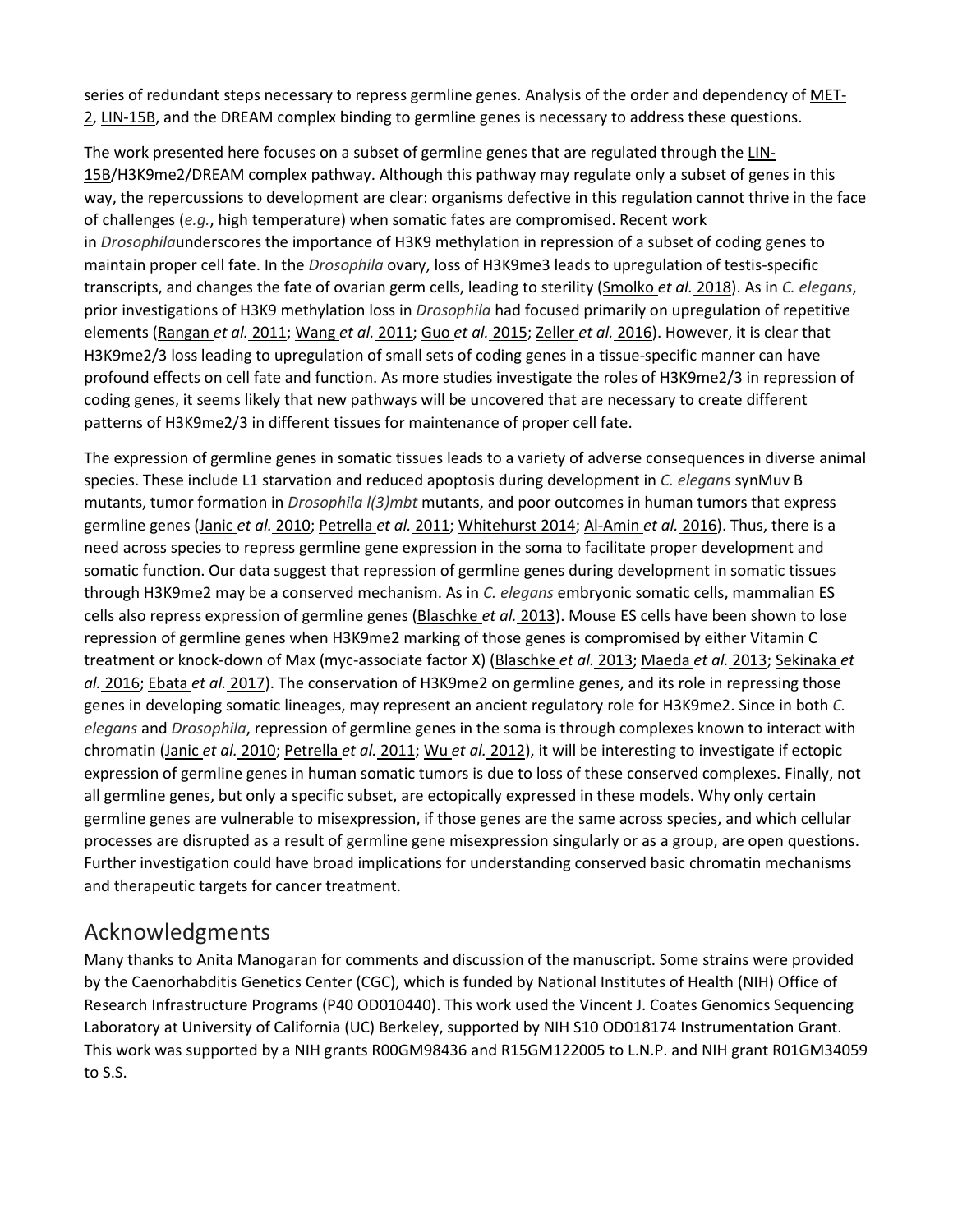# Footnotes

Supplemental material available at [https://doi.org/10.25386/genetics.7823846.](https://doi.org/10.25386/genetics.7823846) *Communicating editor: D. Greenstein* Received December 14, 2018. Accepted March 16, 2019. Copyright © 2019 by the Genetics Society of America Available freely online through the author-supported open access option.

# Literature Cited

- Ahringer J., Gasser S. M., 2018 Repressive chromatin in Caenorhabditis elegans: establishment, composition, and function. Genetics 208: 491–511. doi:10.1534/genetics.117.300386
- Al-Amin M., Min H., Shim Y. H., Kawasaki I., 2016 Somatically expressed germ-granule components, PGL-1 and PGL-3, repress programmed cell death in C. elegans. Sci. Rep. 6: 33884. doi:10.1038/srep33884
- Blaschke K., Ebata E. T., Karimi M. M., Zepeda-Martínez J. A., Goyal P., et al., 2013 Vitamin C induces Tetdependent DNA demethylation and a blastocyst-like state in ES cells. Nature 500: 222–226. doi:10.1038/nature12362

Brenner S., 1974 The genetics of Caenorhabditis elegans. Genetics 77: 71–94.

- Costello, M. E., and L. N. Petrella, 2019 C. elegans synMuv B proteins regulate spatial and temporal chromatin compaction during development. bioRxiv doi:10.1101/538801
- Coustham V., Bedet C., Monier K., Schott S., Karali M., et al., 2006 The C. elegans HP1 homologue HPL-2 and the LIN-13 zinc finger protein form a complex implicated in vulval development. Dev. Biol. 297: 308–322. doi:10.1016/j.ydbio.2006.04.474
- Couteau F., Guerry F., Muller F., Palladino F., 2002 A heterochromatin protein 1 homologue in Caenorhabditis elegans acts in germline and vulval development. EMBO Rep. 3: 235–241. doi:10.1093/emboreports/kvf051
- Cui M., Kim E. B., Han M., 2006 Diverse chromatin remodeling genes antagonize the Rb-Involved synMuv pathways in C. elegans. PLoS Genet. 2: e74. doi:10.1371/journal.pgen.0020074
- Ebata K. T., Mesh K., Liu S., Bilenky M., Fekete A., et al., 2017 Vitamin C induces specific demethylation of H3K9me2 in mouse embryonic stem cells via Kdm3a/b. Epigenetics Chromatin 10: 36. doi:10.1186/s13072-017-0143-3
- Edgar R., Domrachev M., Lash A. E., 2002 Gene expression omnibus: NCBI gene expression and hybridization array data repository. Nucleic Acids Res. 30: 207–210. doi:10.1093/nar/30.1.207
- Egelhofer T. A., Minoda A., Klugman S., Lee K., Kolasinska-Zwierz P., et al., 2011 An assessment of histonemodification antibody quality. Nat. Struct. Mol. Biol. 18: 91–93. doi:10.1038/nsmb.1972
- Evans K. J., Huang N., Stempor P., Chesney M. A., Down T. A., et al., 2016 Stable Caenorhabditis elegans chromatin domains separate broadly expressed and developmentally regulated genes. Proc. Natl. Acad. Sci. USA 113: E7020–E7029. doi:10.1073/pnas.1608162113
- Fay D. S., Yochem J., 2007 The SynMuv genes of Caenorhabditis elegans in vulval development and beyond. Dev. Biol. 306: 1–9. doi:10.1016/j.ydbio.2007.03.016
- Fraser R., Lin C. J., 2016 Epigenetic reprogramming of the zygote in mice and men: on your marks, get set, go! Reproduction 152: R211–R222. doi:10.1530/REP-16-0376
- Furuhashi H., Takasaki T., Rechtsteiner A., Li T., Kimura H., et al., 2010 Trans-generational epigenetic regulation of C. elegans primordial germ cells. Epigenetics Chromatin 3: 15. doi:10.1186/1756-8935-3-15
- Garrigues J. M., Sidoli S., Garcia B. A., Strome S., 2015 Defining heterochromatin in C. elegans through genomewide analysis of the heterochromatin protein 1 homolog HPL-2. Genome Res. 25: 76–88. doi:10.1101/gr.180489.114
- Goetsch P. D., Garrigues J. M., Strome S., 2017 Loss of the Caenorhabditis elegans pocket protein LIN-35 reveals MuvB's innate function as the repressor of DREAM target genes. PLoS Genet. 13: e1007088. doi:10.1371/journal.pgen.1007088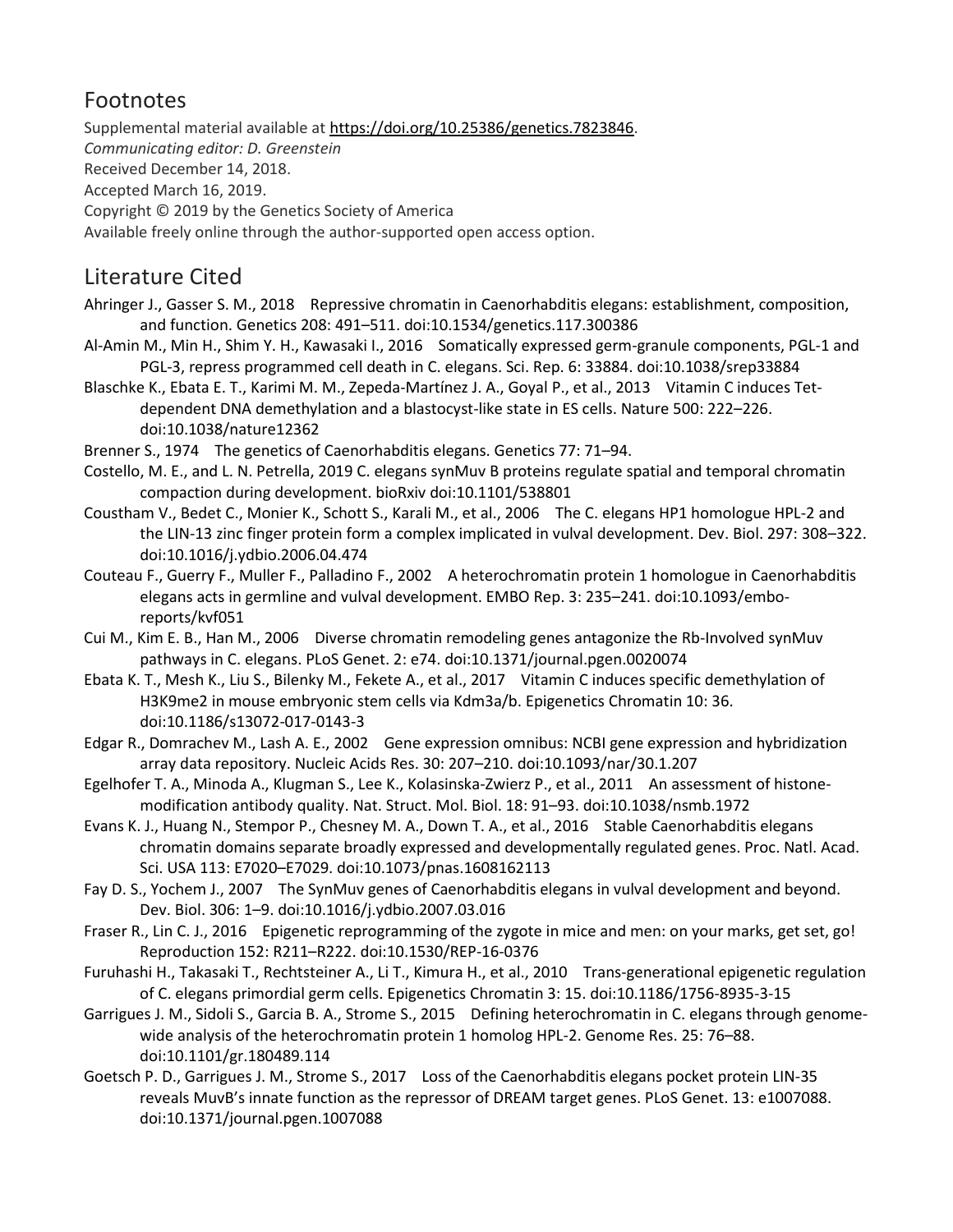- Guo Y., Yang B., Li Y., Xu X., Maine E. M., 2015 Enrichment of H3K9me2 on unsynapsed chromatin in Caenorhabditis elegans does not target de novo sites. G3 (Bethesda) 5: 1865–1878. doi:10.1534/g3.115.019828
- Harrison M. M., Ceol C. J., Lu X., Horvitz H. R., 2006 Some C. elegans class B synthetic multivulva proteins encode a conserved LIN-35 Rb-containing complex distinct from a NuRD-like complex. Proc. Natl. Acad. Sci. USA 103: 16782–16787. doi:10.1073/pnas.0608461103
- Ho J. W. K., Jung Y. L., Liu T., Alver B. H., Lee S., et al., 2014 Comparative analysis of metazoan chromatin organization. Nature 512: 449–452. doi:10.1038/nature13415
- Ikegami K., Egelhofer T. A., Strome S., Lieb J. D., 2010 Caenorhabditis elegans chromosome arms are anchored to the nuclear membrane via discontinuous association with LEM-2. Genome Biol. 11: R120. doi:10.1186/gb-2010-11-12-r120
- Janic A., Mendizabal L., Llamazares S., Rossell D., Gonzalez C., 2010 Ectopic expression of germline genes drives malignant brain tumor growth in Drosophila. Science 330: 1824–1827. doi:10.1126/science.1195481
- Kawasaki I., Shim Y. H., Kirchner J., Kaminker J., Wood W. B., et al., 1998 PGL-1, a predicted RNA-binding component of germ granules, is essential for fertility in C. elegans. Cell 94: 635–645. doi:10.1016/S0092- 8674(00)81605-0
- Kent W. J., Zweig A. S., Barber G., Hinrichs A. S., Karolchik D., 2010 BigWig and BigBed: enabling browsing of large distributed datasets. Bioinformatics 26: 2204–2207. doi:10.1093/bioinformatics/btq351
- Kolasinska-Zwierz P., Down T., Latorre I., Liu T., Liu X. S., et al., 2009 Differential chromatin marking of introns and expressed exons by H3K36me3. Nat. Genet. 41: 376–381. doi:10.1038/ng.322
- Kreher J., Takasaki T., Cockrum C., Sidoli S., Garcia B. A., et al., 2018 Distinct roles of two histone methyltransferases in transmitting H3K36me3-based epigenetic memory across generations in Caenorhabditis elegans. Genetics 210: 969–982. doi:10.1534/genetics.118.301353
- Langmead B., Trapnell C., Pop M., Salzberg S. L., 2009 Ultrafast and memory-efficient alignment of short DNA sequences to the human genome. Genome Biol. 10: R25. doi:10.1186/gb-2009-10-3-r25
- Latorre I., Chesney M. A., Garrigues J. M., Stempor P., Appert A., et al., 2015 The DREAM complex promotes gene body H2A.Z for target repression. Genes Dev. 29: 495–500. doi:10.1101/gad.255810.114
- Lee C. S., Lu T., Seydoux G., 2017 Nanos promotes epigenetic reprograming of the germline by downregulation of the THAP transcription factor LIN-15B. eLife 6: pii: e30201. doi:10.7554/eLife.30201
- Levin M., Hashimshony T., Wagner F., Yanai I., 2012 Developmental milestones punctuate gene expression in the Caenorhabditis embryo. Dev. Cell 22: 1101–1108. doi:10.1016/j.devcel.2012.04.004
- Liu T., Rechtsteiner A., Egelhofer T. A., Vielle A., Latorre I., et al., 2011 Broad chromosomal domains of histone modification patterns in C. elegans. Genome Res. 21: 227–236. doi:10.1101/gr.115519.110
- Maeda I. D., Okamura D., Tokitake Y., Ikeda M., Kawaguchi H., et al., 2013 Max is a repressor of germ cellrelated gene expression in mouse embryonic stem cells. Nat. Commun. 4: 1754. doi:10.1038/ncomms2780
- Meissner B., Warner A., Wong K., Dube N., Lorch A., et al., 2009 An integrated strategy to study muscle development and myofilament structure in Caenorhabditis elegans. PLoS Genet. 5: e1000537. doi:10.1371/journal.pgen.1000537
- Meister P., Towbin B. D., Pike B. L., Ponti A., Gasser S. M., 2010 The spatial dynamics of tissue-specific promoters during C. elegans development. Genes Dev. 24: 766–782. doi:10.1101/gad.559610
- Morgan H. D., Santos F., Green K., Dean W., Reik W., 2005 Epigenetic reprogramming in mammals. Hum. Mol. Genet. 14: R47–R58. doi:10.1093/hmg/ddi114
- Mutlu B., Chen H. M., Moresco J. J., Orelo B. D., Yang B., et al., 2018 Regulated nuclear accumulation of a histone methyltransferase times the onset of heterochromatin formation in C. elegans embryos. Sci. Adv. 4: eaat6224. doi:10.1126/sciadv.aat6224
- Nestorov P., Tardat M., Peters A. H., 2013 H3K9/HP1 and polycomb: two key epigenetic silencing pathways for gene regulation and embryo development. Curr. Top. Dev. Biol. 104: 243–291. doi:10.1016/B978-0-12- 416027-9.00008-5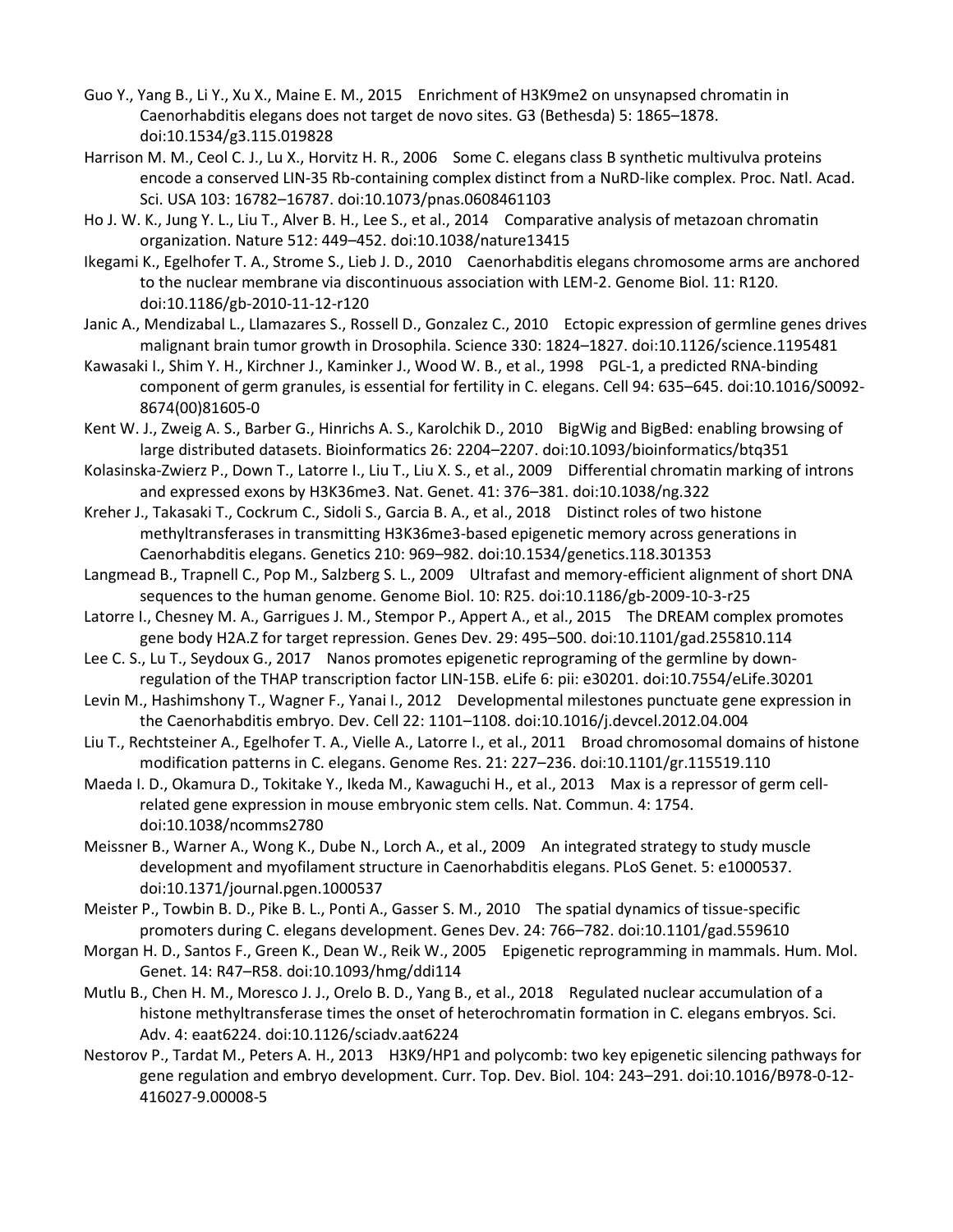- Petrella L. N., Wang W., Spike C. A., Rechtsteiner A., Reinke V., et al., 2011 synMuv B proteins antagonize germline fate in the intestine and ensure C. elegans survival. Development 138: 1069–1079. doi:10.1242/dev.059501
- Rangan P., Malone C. D., Navarro C., Newbold S. P., Hayes P. S., et al., 2011 piRNA production requires heterochromatin formation in Drosophila. Curr. Biol. 21: 1373–1379. doi:10.1016/j.cub.2011.06.057
- R Core Team, 2018 R: A Language and Environment for Statistical Computing. R Foundation for Statistical Computing, Vienna.
- Rechtsteiner A., Ercan S., Takasaki T., Phippen T. M., Egelhofer T. A., et al., 2010 The histone H3K36 methyltransferase MES-4 acts epigenetically to transmit the memory of germline gene expression to progeny. PLoS Genet. 6: e1001091. doi:10.1371/journal.pgen.1001091
- Reinke V., Cutter A. D., 2009 Germline expression influences operon organization in the Caenorhabditis elegans genome. Genetics 181: 1219–1228. doi:10.1534/genetics.108.099283
- Reinke V., Gil I. S., Ward S., Kazmer K., 2004 Genome-wide germline-enriched and sex-biased expression profiles in Caenorhabditis elegans. Development 131: 311–323. doi:10.1242/dev.00914
- Robertson S., Lin R., 2015 The maternal-to-zygotic transition in C. elegans. Curr. Top. Dev. Biol. 113: 1–42. doi:10.1016/bs.ctdb.2015.06.001
- Roy P. J., Stuart J. M., Lund J., Kim S. K., 2002 Chromosomal clustering of muscle-expressed genes in Caenorhabditis elegans. Nature 418: 975–979. doi:10.1038/nature01012
- Schott S., Coustham V., Simonet T., Bedet C., Palladino F., 2006 Unique and redundant functions of C. elegans HP1 proteins in post-embryonic development. Dev. Biol. 298: 176–187. doi:10.1016/j.ydbio.2006.06.039
- Sekinaka T., Hayashi Y., Noce T., Niwa H., Matsui Y., 2016 Selective de-repression of germ cell-specific genes in mouse embryonic fibroblasts in a permissive epigenetic environment. Sci. Rep. 6: 32932. doi:10.1038/srep32932
- Smolko A. E., Shapiro-Kulnane L., Salz H. K., 2018 The H3K9 methyltransferase SETDB1 maintains female identity in Drosophila germ cells. Nat. Commun. 9: 4155. doi:10.1038/s41467-018-06697-x
- Song J. S., Johnson W. E., Zhu X., Zhang X., Li W., et al., 2007 Model-based analysis of two-color arrays (MA2C). Genome Biol. 8: R178. doi:10.1186/gb-2007-8-8-r178
- Spellman P. T., Rubin G. M., 2002 Evidence for large domains of similarly expressed genes in the Drosophila genome. J. Biol. 1: 5. doi:10.1186/1475-4924-1-5
- Spencer W. C., Zeller G., Watson J. D., Henz S. R., Watkins K. L., et al., 2011 A spatial and temporal map of C. elegans gene expression. Genome Res. 21: 325–341. doi:10.1101/gr.114595.110
- Strome S., Wood W. B., 1983 Generation of asymmetry and segregation of germ-line granules in early C. elegans embryos. Cell 35: 15–25. doi:10.1016/0092-8674(83)90203-9
- Tabuchi T. M., Rechtsteiner A., Jeffers T. E., Egelhofer T. A., Murphy C. T., et al., 2018 Caenorhabditis elegans sperm carry a histone-based epigenetic memory of both spermatogenesis and oogenesis. Nat. Commun. 9: 4310. doi:10.1038/s41467-018-06236-8
- Towbin B., González-Aguilera C., Sack R., Gaidatzis D., Kalck V., et al., 2012 Step-wise methylation of histone H3K9 positions heterochromatin at the nuclear periphery. Cell 150: 934–947. doi:10.1016/j.cell.2012.06.051
- Unhavaithaya Y., Shin T. H., Miliaras N., Lee J., Oyama T., et al., 2002 MEP-1 and a homolog of the NURD complex component Mi-2 act together to maintain germline-soma distinctions in C. elegans. Cell 111: 991–1002. doi:10.1016/S0092-8674(02)01202-3
- Wang D., Kennedy S., Conte D., Kim J. K., Gabel H. W., et al., 2005 Somatic misexpression of germline P granules and enhanced RNA interference in retinoblastoma pathway mutants. Nature 436: 593–597. doi:10.1038/nature04010
- Wang X., Zhao Y., Wong K., Ehlers P., Kohara Y., et al., 2009 Identification of genes expressed in the hermaphrodite germ line of C. elegans using SAGE. BMC Genomics 10: 213. doi:10.1186/1471-2164-10- 213